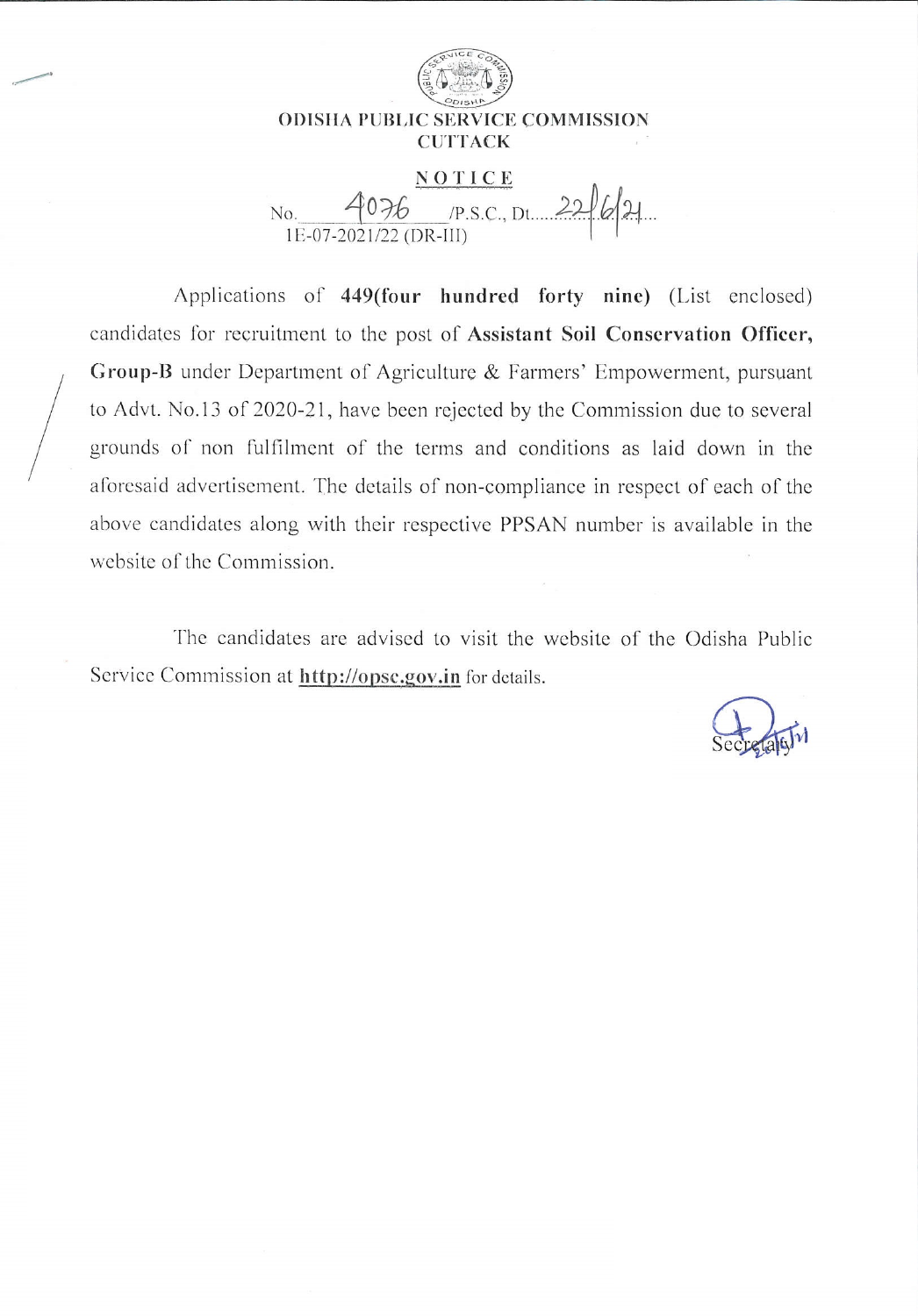

| SL.NO. PPSAN   |          | <b>APPLICANT NAME</b>                     | <b>GROUND ON WHICH REJECTED</b> (Incomplete Application)                                                                           | <b>REMARK</b>    |
|----------------|----------|-------------------------------------------|------------------------------------------------------------------------------------------------------------------------------------|------------------|
| $\mathbf{1}$   | 00000726 | <b>SUBHAMSHREE</b><br>SOUMYADARSHI MALLIK | <b>Qualification Details</b>                                                                                                       | $\boldsymbol{X}$ |
| $\overline{2}$ | 00000738 | NIGAMANANDA DEHURY                        | Personal Details, Address Details, Qualification Details, Not<br><b>Uploaded</b> (Photo)                                           | $\boldsymbol{X}$ |
| $\mathfrak{Z}$ | 00000764 | PADMALOCHAN SINGH                         | <b>Qualification Details</b>                                                                                                       | $\boldsymbol{X}$ |
| $\overline{4}$ | 00001217 | RAJEEV LOCHAN SWAIN                       | Personal Details, Address Details, Qualification Details,<br>Examination Fees, Not Uploaded (Photo)                                | $\boldsymbol{X}$ |
| 5              | 00001221 | ANKITA PRIYADARSINI<br><b>SETHY</b>       | <b>Qualification Details</b>                                                                                                       | $\boldsymbol{X}$ |
| $\sqrt{6}$     | 00001370 | PUSPASHREE KAR                            | Qualification Details, Not Uploaded (Photo)                                                                                        | $\boldsymbol{X}$ |
| $\tau$         | 00001642 | NARASINGH PERAMA                          | <b>Qualification Details</b>                                                                                                       | $\boldsymbol{X}$ |
| $8\,$          | 00002014 | HARIPRIYA HANSDA                          | <b>Qualification Details</b>                                                                                                       | $\boldsymbol{X}$ |
| 9              | 00002575 | KAILASH PUJARI                            | <b>Qualification Details</b>                                                                                                       | $\boldsymbol{X}$ |
| 10             | 00002802 | SUGYANI SEKHAR NAYAK                      | <b>Qualification Details</b>                                                                                                       | $\boldsymbol{X}$ |
| 11             | 00003843 | SAROJ KUMAR NANDA                         | Personal Details, Address Details, Qualification Details, Not<br><b>Uploaded</b> (Photo)                                           | $\boldsymbol{X}$ |
| 12             | 00004375 | SUKANTA GURU                              | Personal Details, Address Details, Qualification Details,<br>Examination Fees, Not Uploaded (Photo)                                | $\boldsymbol{X}$ |
| 13             | 00004499 | <b>MANISA SWAIN</b>                       | Personal Details, Address Details, Qualification Details,<br>Examination Fees, Not Uploaded (Photo)                                | X                |
| 14             | 00005324 | <b>BIJAYA NAIK</b>                        | <b>Qualification Details</b>                                                                                                       | $\boldsymbol{X}$ |
| 15             | 00005405 | <b>BINMAYA PATRO</b>                      | <b>Qualification Details</b>                                                                                                       | $\boldsymbol{X}$ |
| 16             | 00006438 | SARASWATI HANSDAH                         | <b>Qualification Details</b>                                                                                                       | $\boldsymbol{X}$ |
| 17             | 00006935 | <b>GANESH CHANDRA SOREN</b>               | <b>Qualification Details</b>                                                                                                       | $\boldsymbol{X}$ |
| 18             | 00007577 | NILESH KUMAR SETHI                        | Personal Details, Address Details, Qualification Details, Not<br><b>Uploaded</b> (Photo)                                           | X                |
| 19             | 00009524 | <b>SUBHASHREE DAS</b>                     | Personal Details, Address Details, Qualification Details, Not<br><b>Uploaded</b> (Photo)                                           | $\boldsymbol{X}$ |
| 20             | 00009664 | <b>DILLIP KUMAR DAS</b>                   | <b>Qualification Details</b>                                                                                                       | $\overline{X}$   |
| 21             | 00010408 | DEBASISH DANDSENA                         | <b>Qualification Details</b>                                                                                                       | $\boldsymbol{X}$ |
| 22             | 00012073 | SUSHANTA KUMAR PODH                       | Personal Details, Address Details, Qualification Details,<br>Examination Fees, Not Uploaded (Photo)                                | $\boldsymbol{X}$ |
| 23             | 00013665 | <b>BUDHAN TUDU</b>                        | Qualification Details, Not Uploaded (Photo)                                                                                        | $\boldsymbol{X}$ |
| 24             | 00013983 | SRABANA KUMAR NAYAK                       | Personal Details, Address Details, Qualification Details, Not<br>Uploaded (Photo)                                                  | $\boldsymbol{X}$ |
| $25\,$         | 00014457 | N S DEBASISH SAHOO                        | Personal Details, Address Details, Qualification Details,<br>Examination Fees, Not Uploaded (Photo,<br>Sportsperson Identity Card) | $\boldsymbol{X}$ |
| 26             | 00015323 | <b>DILLIP KUMAR</b>                       | Personal Details, Address Details, Qualification Details, Not<br><b>Uploaded</b> (Photo)                                           | $\boldsymbol{X}$ |
| 27             | 00015375 | PRADIP KUMAR SHIAL                        | Personal Details, Address Details, Qualification Details, Not<br>Uploaded (Photo)                                                  | $\boldsymbol{X}$ |
| 28             | 00015398 | <b>JASHOBANTA MALLIK</b>                  | Personal Details, Address Details, Qualification Details, Not<br><b>Uploaded</b> (Photo)                                           | $\boldsymbol{X}$ |
| 29             | 00015914 | PRASANTA KUMAR MEHER                      | Personal Details, Address Details, Qualification Details, Not<br><b>Uploaded</b> (Photo)                                           | $\boldsymbol{X}$ |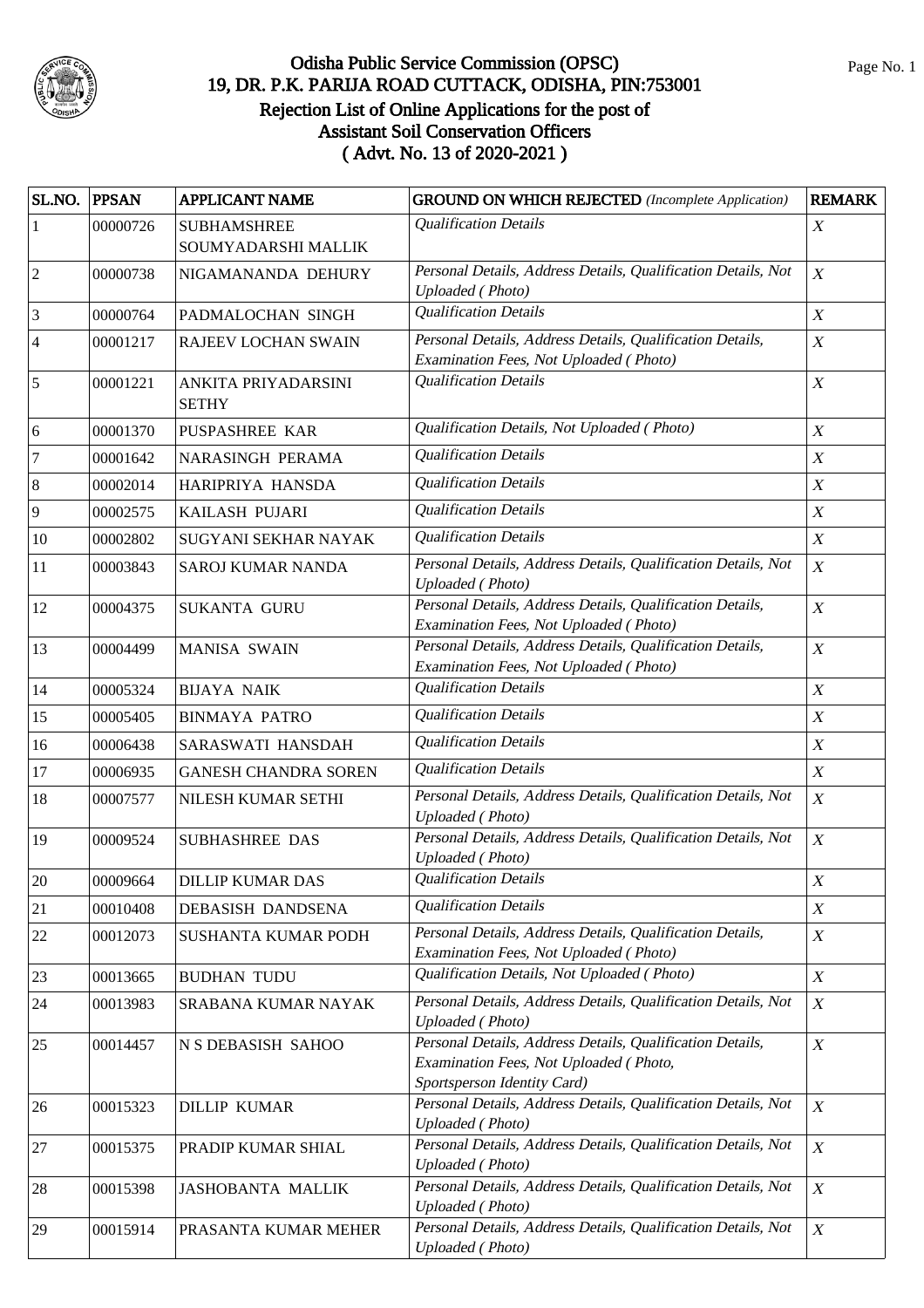

| SL.NO. PPSAN |          | <b>APPLICANT NAME</b>        | <b>GROUND ON WHICH REJECTED</b> (Incomplete Application)                                                                                                                             | <b>REMARK</b>    |
|--------------|----------|------------------------------|--------------------------------------------------------------------------------------------------------------------------------------------------------------------------------------|------------------|
| 30           | 00015942 | <b>JAGANATH BEHERA</b>       | <b>Qualification Details</b>                                                                                                                                                         | $\boldsymbol{X}$ |
| 31           | 00016131 | <b>BIJAYA KUMAR SABAR</b>    | <b>Qualification Details</b>                                                                                                                                                         | $\boldsymbol{X}$ |
| 32           | 00016542 | SUBHAPRIYA NAYAK             | Personal Details, Address Details, Qualification Details, Not<br><b>Uploaded</b> (Photo)                                                                                             | $\boldsymbol{X}$ |
| 33           | 00016848 | <b>SURAJ KUMAR BHOI</b>      | Personal Details, Address Details, Qualification Details, Not<br><b>Uploaded</b> (Photo)                                                                                             | $\boldsymbol{X}$ |
| 34           | 00016994 | NIRMALA MANI BEHERA          | Personal Details, Address Details, Qualification Details, Not<br><b>Uploaded</b> (Photo)                                                                                             | $\boldsymbol{X}$ |
| 35           | 00017329 | <b>RANITA TIRKEY</b>         | <b>Qualification Details</b>                                                                                                                                                         | $\boldsymbol{X}$ |
| 36           | 00017485 | SWETIKA NAYAK                | <b>Qualification Details</b>                                                                                                                                                         | $\boldsymbol{X}$ |
| 37           | 00018034 | <b>GOUTAM BHAINSA</b>        | Personal Details, Address Details, Qualification Details,<br>Examination Fees, Not Uploaded (Photo)                                                                                  | $\boldsymbol{X}$ |
| 38           | 00018176 | <b>GANESH CHANDRA MIRDHA</b> | <b>Qualification Details</b>                                                                                                                                                         | $\boldsymbol{X}$ |
| 39           | 00018392 | PANKAJ GUPTA                 | Not Uploaded (Photo)                                                                                                                                                                 | $\boldsymbol{X}$ |
| 40           | 00018669 | RAKESH KUMAR JENA            | Personal Details, Address Details, Qualification Details,<br>Examination Fees, Not Uploaded (Photo)                                                                                  | $\boldsymbol{X}$ |
| 41           | 00019217 | NARENDRA DANDAPAT            | <b>Qualification Details</b>                                                                                                                                                         | $\boldsymbol{X}$ |
| 42           | 00019629 | <b>ASHOK KUMAR SETHI</b>     | <b>Qualification Details</b>                                                                                                                                                         | $\boldsymbol{X}$ |
| 43           | 00019723 | <b>SWAGAT RANJAN DAS</b>     | Personal Details, Address Details, Qualification Details, Not<br>Uploaded (Photo,<br>No Objection Certificate (Noc) From The Competent<br>Authority In Case Of In-Service Candidate) | $\boldsymbol{X}$ |
| 44           | 00019945 | <b>SUJAL MISTRY</b>          | Personal Details, Address Details, Qualification Details, Not<br><b>Uploaded</b> (Photo)                                                                                             | $\boldsymbol{X}$ |
| 45           | 00020263 | RANJAN KUMAR JUANGA          | <b>Qualification Details</b>                                                                                                                                                         | $\boldsymbol{X}$ |
| 46           | 00021151 | <b>HARI PUJARI</b>           | Personal Details, Address Details, Qualification Details, Not<br><b>Uploaded</b> (Photo)                                                                                             | $\boldsymbol{X}$ |
| 47           | 00021183 | <b>SURESH SAMAL</b>          | <b>Qualification Details</b>                                                                                                                                                         | $\boldsymbol{X}$ |
| 48           | 00021211 | <b>BAILOCHAN MARNDI</b>      | <b>Qualification Details</b>                                                                                                                                                         | $\boldsymbol{X}$ |
| 49           | 00021322 | PALLAVI HEMBRAM              | Personal Details, Address Details, Qualification Details, Not<br><b>Uploaded</b> (Photo)                                                                                             | $\boldsymbol{X}$ |
| 50           | 00021366 | <b>BABRUBAHAN HARIJAN</b>    | Personal Details, Address Details, Qualification Details, Not<br><b>Uploaded</b> (Photo)                                                                                             | $\boldsymbol{X}$ |
| 51           | 00021413 | AMAR ABISHEK LAKRA           | Personal Details, Address Details, Qualification Details, Not<br><b>Uploaded</b> (Photo)                                                                                             | $\boldsymbol{X}$ |
| 52           | 00021879 | RAMA CHANDRA BATE            | <b>Qualification Details</b>                                                                                                                                                         | $\boldsymbol{X}$ |
| 53           | 00021918 | SUNIL SATYAKAM SETHI         | Personal Details, Address Details, Qualification Details, Not<br><b>Uploaded</b> (Photo)                                                                                             | $\boldsymbol{X}$ |
| 54           | 00022061 | ZENITH KUMAR KAKUDI          | <b>Qualification Details</b>                                                                                                                                                         | X                |
| 55           | 00022517 | <b>ABINAS KULLU</b>          | <b>Qualification Details</b>                                                                                                                                                         | X                |
| 56           | 00022738 | AMIYA BISWAS                 | Qualification Details, Not Uploaded (Photo)                                                                                                                                          | X                |
| 57           | 00023357 | ABAKASH DANDASENA            | <b>Qualification Details</b>                                                                                                                                                         | X                |
| 58           | 00023815 | <b>JAGADEEP GUIA</b>         | <b>Qualification Details</b>                                                                                                                                                         | $\boldsymbol{X}$ |
| 59           | 00024018 | <b>BHABANI PRASAD SABAR</b>  | Personal Details, Address Details, Qualification Details, Not<br><b>Uploaded</b> (Photo)                                                                                             | $\boldsymbol{X}$ |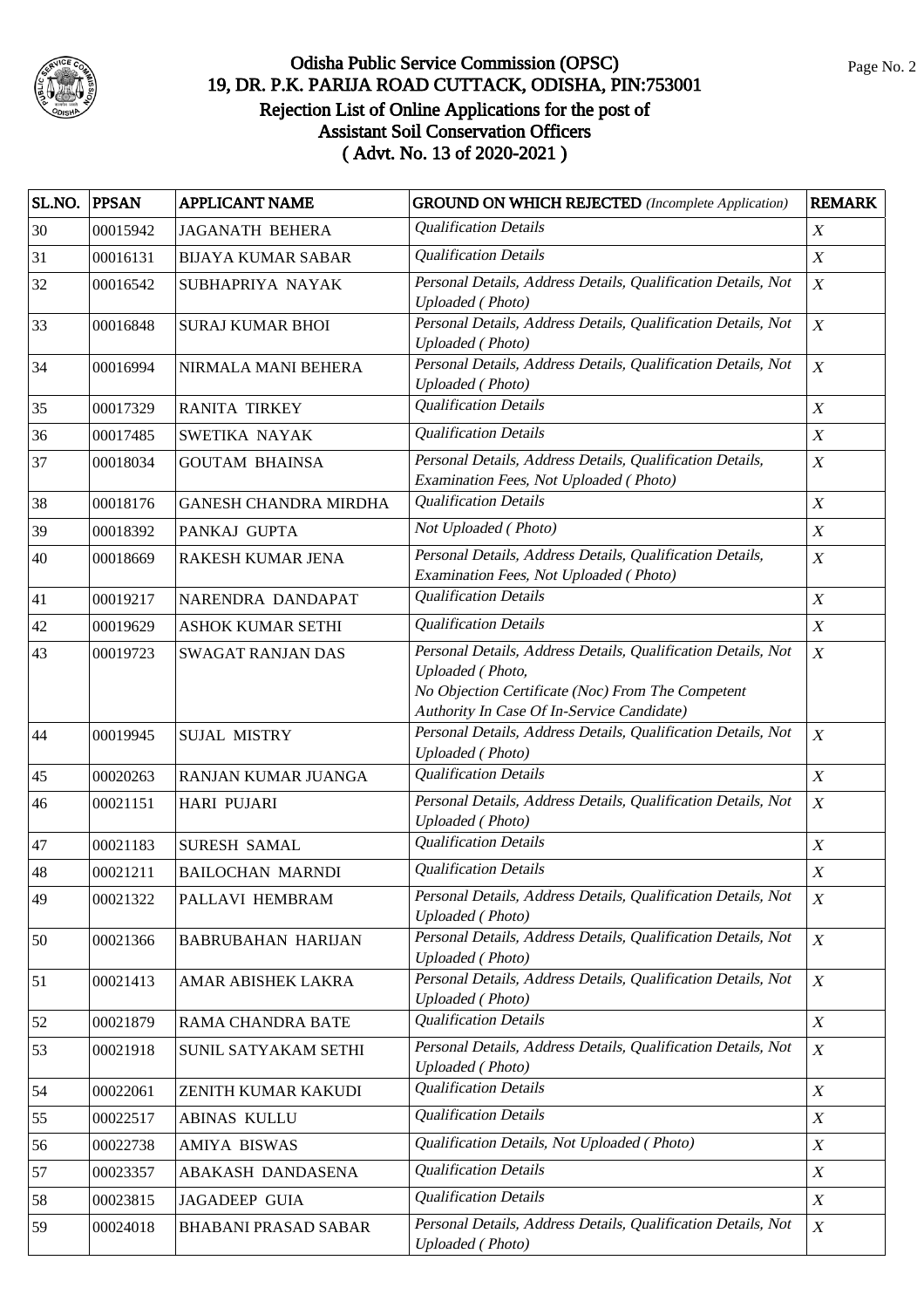

| SL.NO.  | <b>PPSAN</b> | <b>APPLICANT NAME</b>             | <b>GROUND ON WHICH REJECTED</b> (Incomplete Application)                                            | <b>REMARK</b>    |
|---------|--------------|-----------------------------------|-----------------------------------------------------------------------------------------------------|------------------|
| 60      | 00024722     | KRUSHNA CHANDRA<br><b>BANKIRA</b> | <b>Qualification Details</b>                                                                        | $\boldsymbol{X}$ |
| 61      | 00025645     | SHEETAL SAMITA MAJHI              | Personal Details, Address Details, Qualification Details, Not<br><b>Uploaded</b> (Photo)            | $\boldsymbol{X}$ |
| 62      | 00026191     | <b>JIBAN CHARAN KISAN</b>         | <b>Qualification Details</b>                                                                        | $\boldsymbol{X}$ |
| 63      | 00026893     | <b>BIJAYA KUMAR SUTAR</b>         | <b>Qualification Details</b>                                                                        | $\boldsymbol{X}$ |
| 64      | 00026945     | <b>MANAS RANJAN SAHU</b>          | Personal Details, Address Details, Qualification Details, Not<br><b>Uploaded</b> (Photo)            | $\boldsymbol{X}$ |
| 65      | 00027062     | <b>TAPAS RANJAN TOPPO</b>         | <b>Qualification Details</b>                                                                        | $\boldsymbol{X}$ |
| 66      | 00027154     | CHARCHITA BAGH                    | <b>Qualification Details</b>                                                                        | $\boldsymbol{X}$ |
| 67      | 00027463     | <b>GOBINDA BEHERA</b>             | Personal Details, Address Details, Qualification Details, Not<br><b>Uploaded</b> (Photo)            | $\boldsymbol{X}$ |
| 68      | 00027563     | <b>KHAIRI SOREN</b>               | <b>Incomplete Application</b><br>Application not submitted.                                         | $\boldsymbol{X}$ |
| 69      | 00028459     | RAJA KUMAR RAITA                  | <b>Qualification Details</b>                                                                        | $\boldsymbol{X}$ |
| 70      | 00028516     | <b>UDAY MAJHI</b>                 | <b>Incomplete Application</b><br>Application not submitted.                                         | $\boldsymbol{X}$ |
| 71      | 00028616     | MANORANJAN SETHY                  | Personal Details, Address Details, Qualification Details, Not<br><b>Uploaded</b> (Photo)            | $\boldsymbol{X}$ |
| 72      | 00028702     | <b>GANESH DALAI</b>               | <b>Qualification Details</b>                                                                        | $\boldsymbol{X}$ |
| 73      | 00028810     | <b>GOURANGA HEMBRAM</b>           | Personal Details, Address Details, Qualification Details, Not<br><b>Uploaded</b> (Photo)            | $\boldsymbol{X}$ |
| 74      | 00029279     | <b>SARAT KUMAR KISHAN</b>         | Personal Details, Address Details, Qualification Details, Not<br><b>Uploaded</b> (Photo)            | $\boldsymbol{X}$ |
| 75      | 00029352     | SWADHIN MISHRA                    | Personal Details, Address Details, Qualification Details,<br>Examination Fees, Not Uploaded (Photo) | $\boldsymbol{X}$ |
| 76      | 00029634     | PRIYABRATA JENA                   | Personal Details, Address Details, Qualification Details, Not<br><b>Uploaded</b> (Photo)            | $\boldsymbol{X}$ |
| $77 \,$ | 00029639     | SITARAM SAHU                      | <b>Qualification Details</b>                                                                        | $\boldsymbol{X}$ |
| 78      | 00029834     | ANANDA KUMAR PRADHAN              | Qualification Details, Not Uploaded (Photo)                                                         | $\boldsymbol{X}$ |
| 79      | 00030144     | <b>RAJARAM BIBHAR</b>             | Personal Details, Address Details, Qualification Details, Not<br><b>Uploaded</b> (Photo)            | $\boldsymbol{X}$ |
| 80      | 00030622     | SUBHALAXMI BRAHMA                 | Personal Details, Address Details, Qualification Details,<br>Examination Fees, Not Uploaded (Photo) | $\boldsymbol{X}$ |
| 81      | 00031284     | <b>GANGA KISAN</b>                | <b>Qualification Details</b>                                                                        | $\boldsymbol{X}$ |
| 82      | 00031287     | MADHUMITA PATRA                   | Personal Details, Address Details, Qualification Details,<br>Examination Fees, Not Uploaded (Photo) | X                |
| 83      | 00031320     | <b>DEBASISH BARAD</b>             | Personal Details, Address Details, Qualification Details,<br>Examination Fees, Not Uploaded (Photo) | $\boldsymbol{X}$ |
| 84      | 00031473     | <b>RINKU NAIK</b>                 | Qualification Details, Not Uploaded (Photo)                                                         | $\boldsymbol{X}$ |
| 85      | 00031839     | SAROJ KUMAR BEHERA                | <b>Qualification Details</b>                                                                        | $\boldsymbol{X}$ |
| 86      | 00031938     | PANKAJ KUMAR SETHI                | Qualification Details, Not Uploaded (Photo)                                                         | X                |
| 87      | 00032038     | SUBHASMITA SAHOO                  | Personal Details, Address Details, Qualification Details,<br>Examination Fees, Not Uploaded (Photo) | $\boldsymbol{X}$ |
| 88      | 00032185     | MONALISHA MUNDA                   | Qualification Details, Not Uploaded (Photo)                                                         | X                |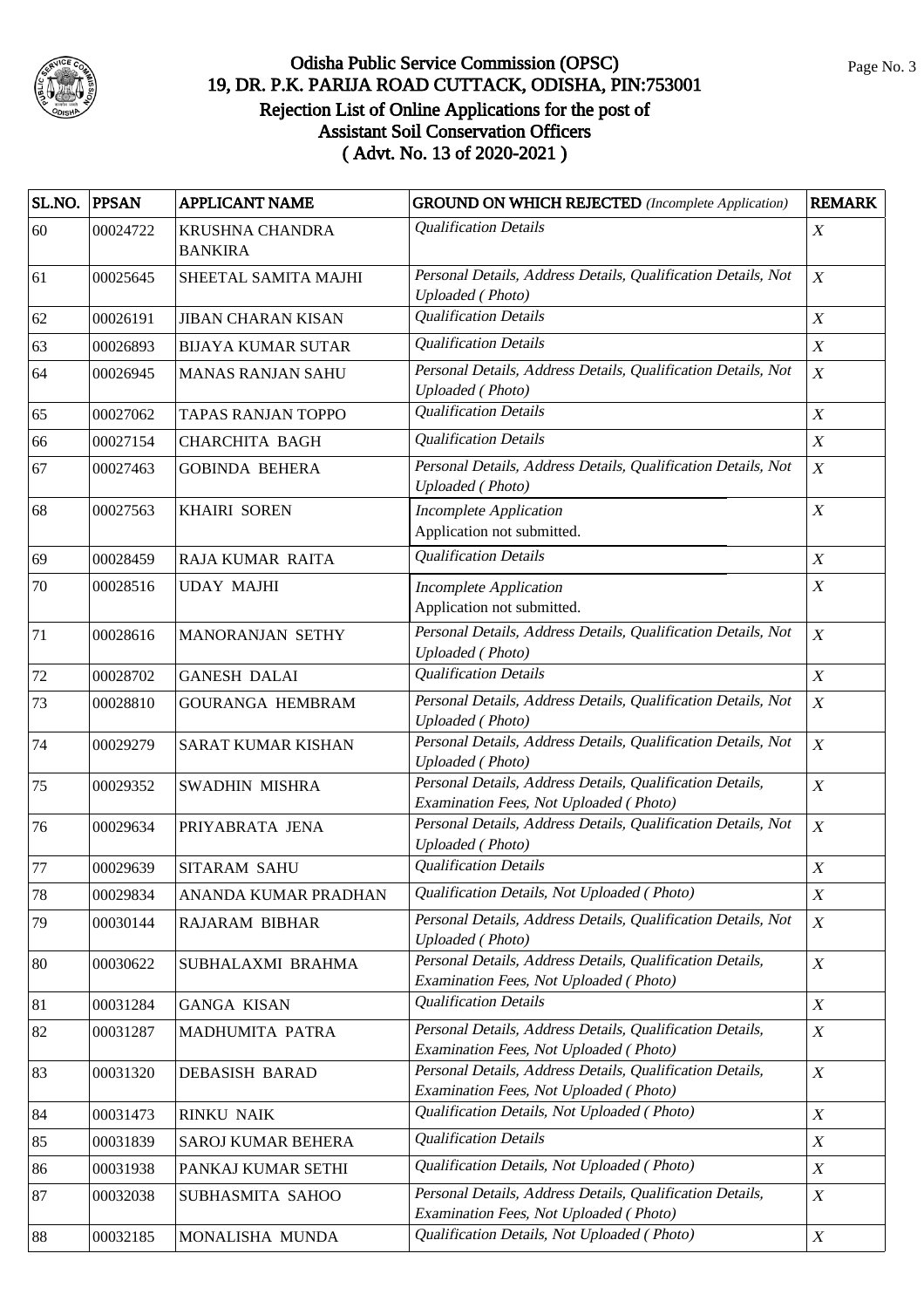

| SL.NO. | <b>PPSAN</b> | <b>APPLICANT NAME</b>        | <b>GROUND ON WHICH REJECTED</b> (Incomplete Application)                                            | <b>REMARK</b>     |
|--------|--------------|------------------------------|-----------------------------------------------------------------------------------------------------|-------------------|
| 89     | 00032198     | <b>SUBRAT KALO</b>           | Personal Details, Address Details, Qualification Details, Not<br><b>Uploaded</b> (Photo)            | $\boldsymbol{X}$  |
| 90     | 00032511     | SANANDA SANDH                | Personal Details, Address Details, Qualification Details, Not<br><b>Uploaded</b> (Photo)            | $\boldsymbol{X}$  |
| 91     | 00033478     | KALAI BANSINGH               | Personal Details, Address Details, Qualification Details, Not<br><b>Uploaded</b> (Photo)            | $\boldsymbol{X}$  |
| 92     | 00033907     | <b>SUCHITA NAIK</b>          | Personal Details, Address Details, Qualification Details, Not<br><b>Uploaded</b> (Photo)            | $\boldsymbol{X}$  |
| 93     | 00034715     | <b>AMIT KUMAR PATRA</b>      | <b>Qualification Details</b>                                                                        | $\boldsymbol{X}$  |
| 94     | 00034916     | SATYABAN BHOI                | <b>Qualification Details</b>                                                                        | $\boldsymbol{X}$  |
| 95     | 00034993     | <b>GIRIJA SHANKAR MARNDI</b> | <b>Qualification Details</b>                                                                        | $\boldsymbol{X}$  |
| 96     | 00035631     | <b>MANOJ KUMAR NAYAK</b>     | Personal Details, Address Details, Qualification Details, Not<br><b>Uploaded</b> (Photo)            | $\boldsymbol{X}$  |
| 97     | 00035712     | RAKESH KUMAR BHOI            | <b>Qualification Details</b>                                                                        | $\boldsymbol{X}$  |
| 98     | 00036597     | PRAVASH KUMAR SETHI          | Personal Details, Address Details, Qualification Details, Not<br><b>Uploaded</b> (Photo)            | $\boldsymbol{X}$  |
| 99     | 00036922     | SANDHYARANI NAIK             | <b>Qualification Details</b>                                                                        | $\boldsymbol{X}$  |
| 100    | 00038189     | <b>JAKESH KUMAR DAS</b>      | Personal Details, Address Details, Qualification Details,<br>Examination Fees, Not Uploaded (Photo) | $\boldsymbol{X}$  |
| 101    | 00038546     | PRAKASH BENIA                | Personal Details, Address Details, Qualification Details, Not<br><b>Uploaded</b> (Photo)            | $\boldsymbol{X}$  |
| 102    | 00040104     | MADHUSUDAN SOREN             | Personal Details, Address Details, Qualification Details, Not<br><b>Uploaded</b> (Photo)            | $\boldsymbol{X}$  |
| 103    | 00040129     | PRAMESH BEHERA               | Personal Details, Address Details, Qualification Details,<br>Examination Fees, Not Uploaded (Photo) | $\boldsymbol{X}$  |
| 104    | 00040144     | <b>ABHILASH PANDA</b>        | Personal Details, Address Details, Qualification Details,<br>Examination Fees, Not Uploaded (Photo) | $\boldsymbol{X}$  |
| 105    | 00040363     | TANMAYA MAHARANA             | <b>Qualification Details</b>                                                                        | X                 |
| 106    | 00040502     | <b>SHOVANA PRADHAN</b>       | Personal Details, Address Details, Qualification Details, Not<br><b>Uploaded</b> (Photo)            | $\boldsymbol{X}$  |
| 107    | 00042419     | KESAB CHANDRA DIGAL          | <b>Qualification Details</b>                                                                        | $X_{\mathcal{I}}$ |
| 108    | 00042820     | SANJUKTA GAMANGO             | <b>Qualification Details</b>                                                                        | $\boldsymbol{X}$  |
| 109    | 00043601     | DIBYA BIKAS HARIJAN          | Personal Details, Address Details, Qualification Details, Not<br><b>Uploaded</b> (Photo)            | $\boldsymbol{X}$  |
| 110    | 00043626     | RAHUL KUMAR SINGH            | Qualification Details, Not Uploaded (Photo)                                                         | $\boldsymbol{X}$  |
| 111    | 00043703     | SOUMYA MISHRA                | Personal Details, Address Details, Qualification Details, Not<br><b>Uploaded</b> (Photo)            | $\boldsymbol{X}$  |
| 112    | 00043783     | <b>MAMATA LAKRA</b>          | Personal Details, Address Details, Qualification Details, Not<br><b>Uploaded</b> (Photo)            | $\boldsymbol{X}$  |
| 113    | 00044880     | PRATYUSHA PRIYADARSHINI      | Personal Details, Address Details, Qualification Details, Not<br><b>Uploaded</b> (Photo)            | X                 |
| 114    | 00044940     | LINGARAJ SETHI               | Personal Details, Address Details, Qualification Details, Not<br><b>Uploaded</b> (Photo)            | $\boldsymbol{X}$  |
| 115    | 00045347     | PRASLINA PRADHAN             | <b>Qualification Details</b>                                                                        | $\boldsymbol{X}$  |
| 116    | 00046117     | MINKETAN BIHARI              | <b>Qualification Details</b>                                                                        | X                 |
| 117    | 00046300     | <b>ARZOO PARWIN</b>          | Personal Details, Address Details, Qualification Details,<br>Examination Fees, Not Uploaded (Photo) | X                 |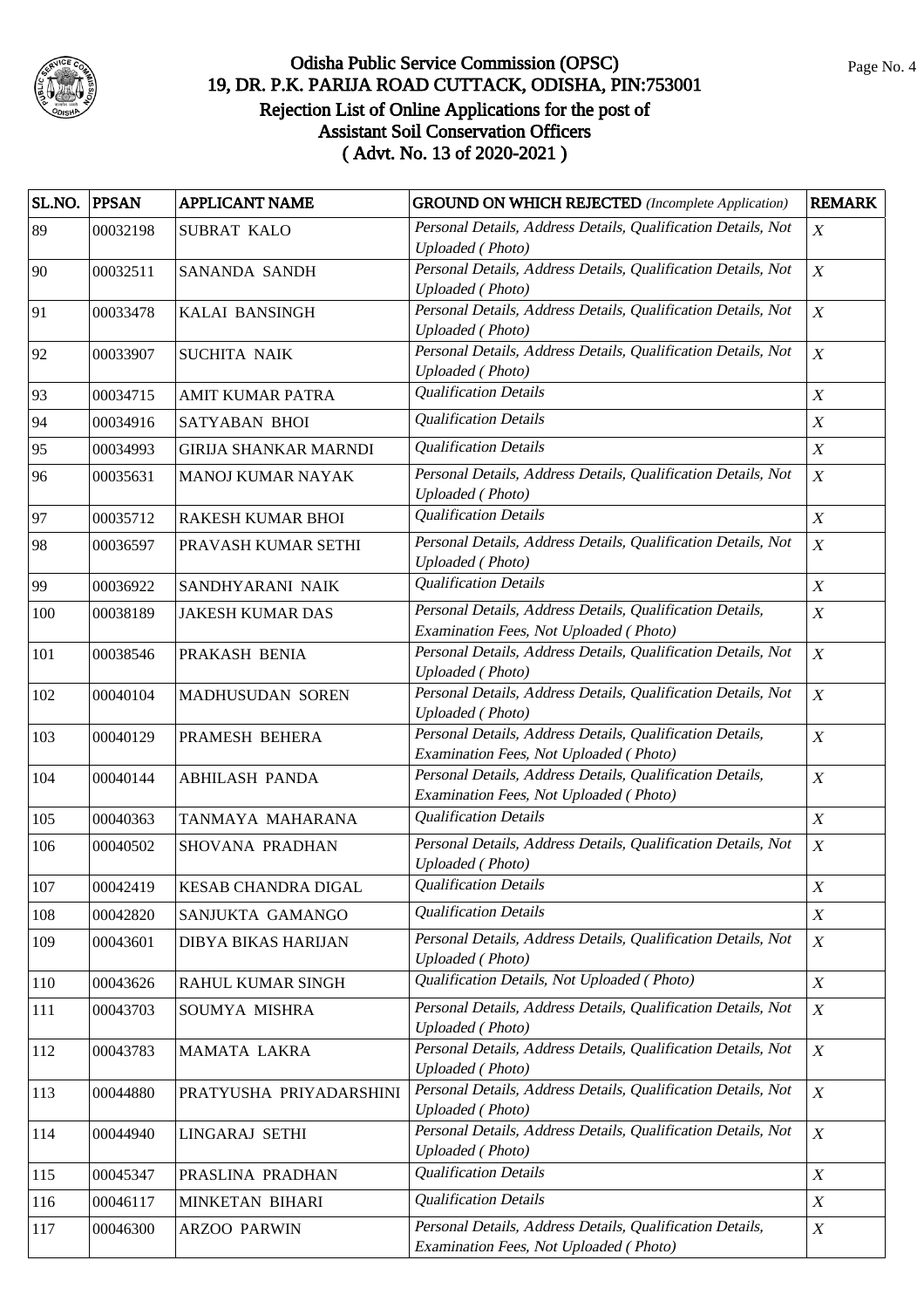

| SL.NO. PPSAN |          | APPLICANT NAME                          | <b>GROUND ON WHICH REJECTED</b> (Incomplete Application)                                                                                                                                               | <b>REMARK</b>    |
|--------------|----------|-----------------------------------------|--------------------------------------------------------------------------------------------------------------------------------------------------------------------------------------------------------|------------------|
| 118          | 00048850 | PRIYABRATA PRUSTY                       | Personal Details, Address Details, Qualification Details,<br>Examination Fees, Not Uploaded (Photo)                                                                                                    | X                |
| 119          | 00049575 | <b>KAMAL KUMAR DAS</b>                  | <b>Qualification Details</b>                                                                                                                                                                           | $\boldsymbol{X}$ |
| 120          | 00049745 | <b>SUSILA NAIK</b>                      | <b>Incomplete Application</b><br>Application not submitted.                                                                                                                                            | $\boldsymbol{X}$ |
| 121          | 00050215 | PRAKASH CHANDRA JENA                    | Personal Details, Address Details, Qualification Details, Not<br><b>Uploaded</b> (Photo)                                                                                                               | $\boldsymbol{X}$ |
| 122          | 00050907 | PABITRA MOHAN BARIK                     | Personal Details, Address Details, Qualification Details,<br>Examination Fees, Not Uploaded (Photo)                                                                                                    | $\boldsymbol{X}$ |
| 123          | 00050981 | <b>BISWANATH SINGH</b>                  | Personal Details, Address Details, Qualification Details, Not<br><b>Uploaded</b> (Photo)                                                                                                               | $\boldsymbol{X}$ |
| 124          | 00051156 | <b>JOGESWAR PANDA</b>                   | Personal Details, Address Details, Qualification Details,<br>Examination Fees, Not Uploaded (Photo)                                                                                                    | $\boldsymbol{X}$ |
| 125          | 00051605 | PRODYUMNA BAGH                          | <b>Incomplete Application</b><br>Application not submitted.                                                                                                                                            | $\boldsymbol{X}$ |
| 126          | 00051775 | ADITYARAJ GANTAYAT                      | Personal Details, Address Details, Qualification Details,<br>Examination Fees, Not Uploaded (Photo)                                                                                                    | $\boldsymbol{X}$ |
| 127          | 00052170 | DEBANANDA DUSAR                         | Personal Details, Address Details, Qualification Details, Not<br><b>Uploaded</b> (Photo)                                                                                                               | $\boldsymbol{X}$ |
| 128          | 00052356 | <b>MITA RAM</b>                         | <b>Qualification Details</b>                                                                                                                                                                           | $\boldsymbol{X}$ |
| 129          | 00052507 | AMLAN KUMAR MALLICK                     | <b>Qualification Details</b>                                                                                                                                                                           | $\boldsymbol{X}$ |
| 130          | 00053017 | SAILENDRA KUMAR<br><b>MOHANTY</b>       | Personal Details, Address Details, Qualification Details,<br>Examination Fees, Not Uploaded (Photo)                                                                                                    | $\boldsymbol{X}$ |
| 131          | 00055480 | <b>SANJIB KUMAR BAGH</b>                | Personal Details, Address Details, Qualification Details, Not<br><b>Uploaded</b> (Photo)                                                                                                               | $\boldsymbol{X}$ |
| 132          | 00057985 | NARAHARI HARIJAN                        | Personal Details, Address Details, Qualification Details, Not<br><b>Uploaded</b> (Photo)                                                                                                               | $\boldsymbol{X}$ |
| 133          | 00058217 | <b>MANAS RANJAN SAHU</b>                | Personal Details, Address Details, Qualification Details,<br>Examination Fees, Not Uploaded (Photo)                                                                                                    | $\boldsymbol{X}$ |
| 134          | 00060198 | PRIYANKA KANHAR                         | Personal Details, Address Details, Qualification Details, Not<br>Uploaded (Photo)                                                                                                                      | $\boldsymbol{X}$ |
| 135          | 00061837 | SUBHASHREE PRIYADARSINI<br><b>SETHY</b> | <b>Qualification Details</b>                                                                                                                                                                           | X                |
| 136          | 00062131 | DEBI KALYAN JAYASINGH                   | Personal Details, Address Details, Qualification Details, Not<br><b>Uploaded</b> (Photo)                                                                                                               | $\boldsymbol{X}$ |
| 137          | 00062685 | ELINA BISWAL                            | <b>Qualification Details</b>                                                                                                                                                                           | $\boldsymbol{X}$ |
| 138          | 00064262 | LOPAMUDRA MANGARAJ                      | <b>Qualification Details</b>                                                                                                                                                                           | X                |
| 139          | 00065049 | SUDIPTA KUMAR DEHURY                    | <b>Qualification Details</b>                                                                                                                                                                           | $\boldsymbol{X}$ |
| 140          | 00065721 | HIMANSHU KUMAR MEHER                    | <b>Qualification Details</b>                                                                                                                                                                           | $\boldsymbol{X}$ |
| 141          | 00066578 | NARENDRA KUMAR<br><b>KUMJHARIA</b>      | Personal Details, Address Details, Qualification Details, Not<br><b>Uploaded</b> (Photo)                                                                                                               | $\boldsymbol{X}$ |
| 142          | 00066587 | SIBANI SULAGNA DAS                      | Personal Details, Address Details, Qualification Details,<br>Examination Fees, Not Uploaded (Photo,<br>No Objection Certificate (Noc) From The Competent<br>Authority In Case Of In-Service Candidate) | $\boldsymbol{X}$ |
| 143          | 00066843 | MONIKA DEO                              | Personal Details, Address Details, Qualification Details,<br>Examination Fees, Not Uploaded (Photo)                                                                                                    | $\boldsymbol{X}$ |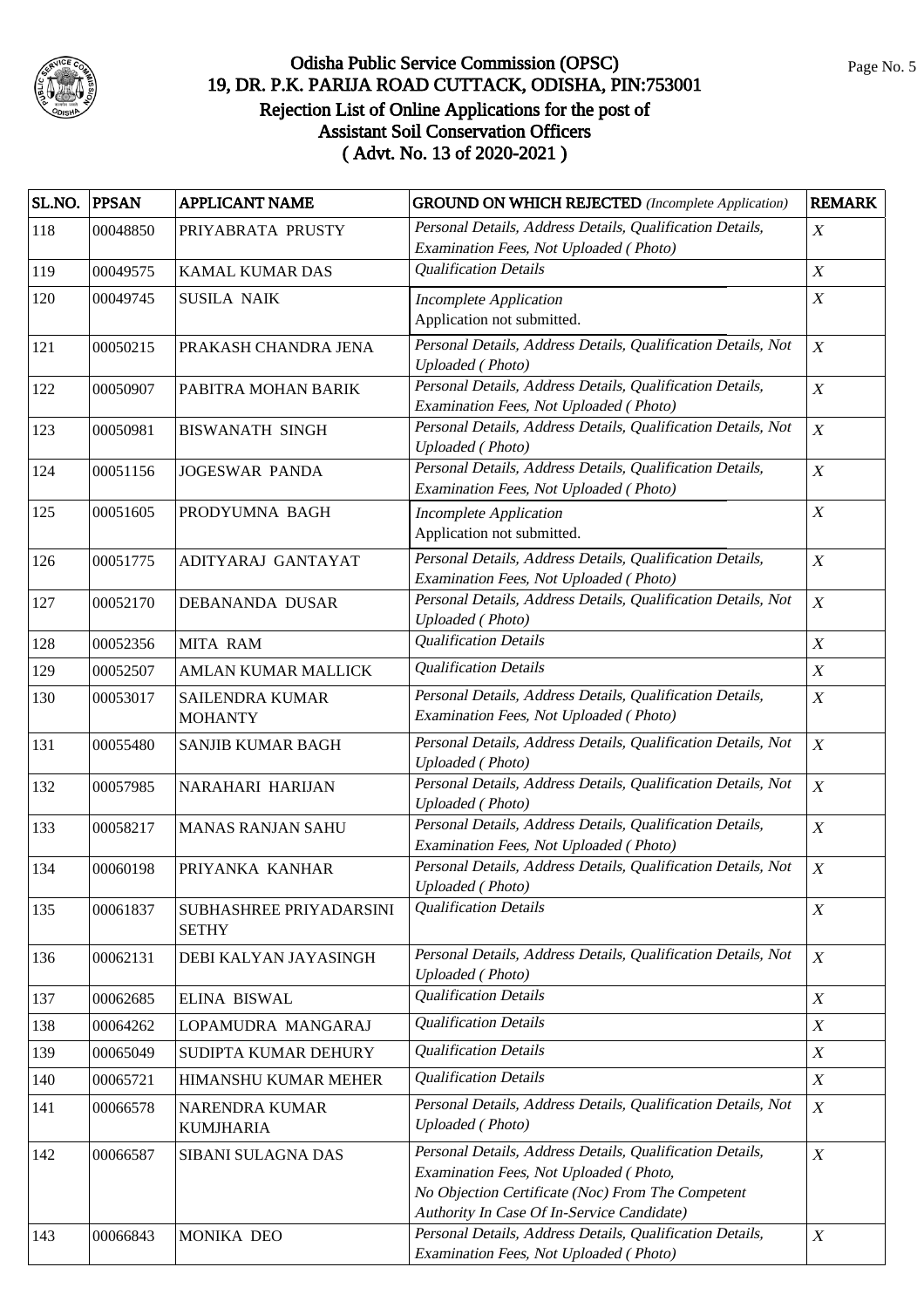

| SL.NO. | <b>PPSAN</b> | <b>APPLICANT NAME</b>                     | <b>GROUND ON WHICH REJECTED</b> (Incomplete Application)                                            | <b>REMARK</b>    |
|--------|--------------|-------------------------------------------|-----------------------------------------------------------------------------------------------------|------------------|
| 144    | 00070061     | DEBASMITA NAYAK                           | <b>Incomplete Application</b><br>Application not submitted.                                         | $\boldsymbol{X}$ |
| 145    | 00072073     | SMRUTIREKHA NAIK                          | <b>Incomplete Application</b><br>Application not submitted.                                         | $\boldsymbol{X}$ |
| 146    | 00074066     | TAPASWINI PARIDA                          | <b>Qualification Details</b>                                                                        | $\boldsymbol{X}$ |
| 147    | 00074173     | PRITIKA BHOI                              | Qualification Details, Not Uploaded (Photo)                                                         | $\boldsymbol{X}$ |
| 148    | 00074261     | KABIRAJ KANDHAPANI                        | <b>Qualification Details</b>                                                                        | $\boldsymbol{X}$ |
| 149    | 00074454     | <b>MANSINGH MAJHI</b>                     | Personal Details, Address Details, Qualification Details, Not<br><b>Uploaded</b> (Photo)            | $\boldsymbol{X}$ |
| 150    | 00076000     | <b>BIPLAB KUMAR DANSENA</b>               | Personal Details, Address Details, Qualification Details, Not<br><b>Uploaded</b> (Photo)            | $\boldsymbol{X}$ |
| 151    | 00076516     | DEBASISH PATTANAIK                        | Personal Details, Address Details, Qualification Details,<br>Examination Fees, Not Uploaded (Photo) | $\boldsymbol{X}$ |
| 152    | 00076806     | <b>GEETANJALI JANI</b>                    | Personal Details, Address Details, Qualification Details, Not<br><b>Uploaded</b> (Photo)            | $\boldsymbol{X}$ |
| 153    | 00077083     | <b>CHICHUAN NAIK</b>                      | Qualification Details, Not Uploaded (Photo)                                                         | $\boldsymbol{X}$ |
| 154    | 00077278     | <b>SURENDRA LAKRA</b>                     | Personal Details, Address Details, Qualification Details, Not<br><b>Uploaded</b> (Photo)            | $\boldsymbol{X}$ |
| 155    | 00079160     | <b>SUMAL KUMAR PRADHAN</b>                | Personal Details, Address Details, Qualification Details,<br>Examination Fees, Not Uploaded (Photo) | $\boldsymbol{X}$ |
| 156    | 00079690     | <b>DEVASISH SETHY</b>                     | Personal Details, Address Details, Qualification Details, Not<br><b>Uploaded</b> (Photo)            | $\boldsymbol{X}$ |
| 157    | 00080505     | NIVEDITA T                                | <b>Qualification Details</b>                                                                        | $\boldsymbol{X}$ |
| 158    | 00081732     | <b>MAHESH KUMAR DALAI</b>                 | <b>Qualification Details</b>                                                                        | $\boldsymbol{X}$ |
| 159    | 00083551     | <b>CHITRASEN PADHAN</b>                   | <b>Qualification Details</b>                                                                        | $\boldsymbol{X}$ |
| 160    | 00083658     | <b>ARJUN MURMU</b>                        | <b>Qualification Details</b>                                                                        | $\boldsymbol{X}$ |
| 161    | 00084757     | TABITA HARIJAN                            | Personal Details, Address Details, Qualification Details, Not<br><b>Uploaded</b> (Photo)            | $\boldsymbol{X}$ |
| 162    | 00086715     | <b>SUDHANSU SEKHAR</b><br><b>TRIPATHY</b> | Personal Details, Address Details, Qualification Details,<br>Examination Fees, Not Uploaded (Photo) | $\boldsymbol{X}$ |
| 163    | 00089521     | BHAKTA CHARAN PAIKA                       | Personal Details, Address Details, Qualification Details, Not<br><b>Uploaded</b> (Photo)            | $\boldsymbol{X}$ |
| 164    | 00101617     | DIPANSHU SEKHAR PRADHAN                   | <b>Qualification Details</b>                                                                        | $\boldsymbol{X}$ |
| 165    | 00102796     | BHARATI BANDANA GHOSE                     | Personal Details, Address Details, Qualification Details,<br>Examination Fees, Not Uploaded (Photo) | $\boldsymbol{X}$ |
| 166    | 00103757     | RAMESH PIDIKA                             | Personal Details, Address Details, Qualification Details, Not<br><b>Uploaded</b> (Photo)            | $\boldsymbol{X}$ |
| 167    | 00104835     | KALPANA BEHERA                            | Qualification Details, Not Uploaded (Photo)                                                         | $\boldsymbol{X}$ |
| 168    | 00104839     | <b>BASANTA KUMAR MAHANTA</b>              | Personal Details, Address Details, Qualification Details,<br>Examination Fees, Not Uploaded (Photo) | $\boldsymbol{X}$ |
| 169    | 00104864     | DHARMENDRA BISWAL                         | Incomplete Application<br>Application not submitted.                                                | $\boldsymbol{X}$ |
| 170    | 00104879     | PRAGYANPARAMITA MISHRA                    | Personal Details, Address Details, Qualification Details,<br>Examination Fees, Not Uploaded (Photo) | $\boldsymbol{X}$ |
| 171    | 00104881     | <b>ANTAKSHYARI</b><br>ROORKEERANI SAHOO   | Personal Details, Address Details, Qualification Details,<br>Examination Fees, Not Uploaded (Photo) | $\boldsymbol{X}$ |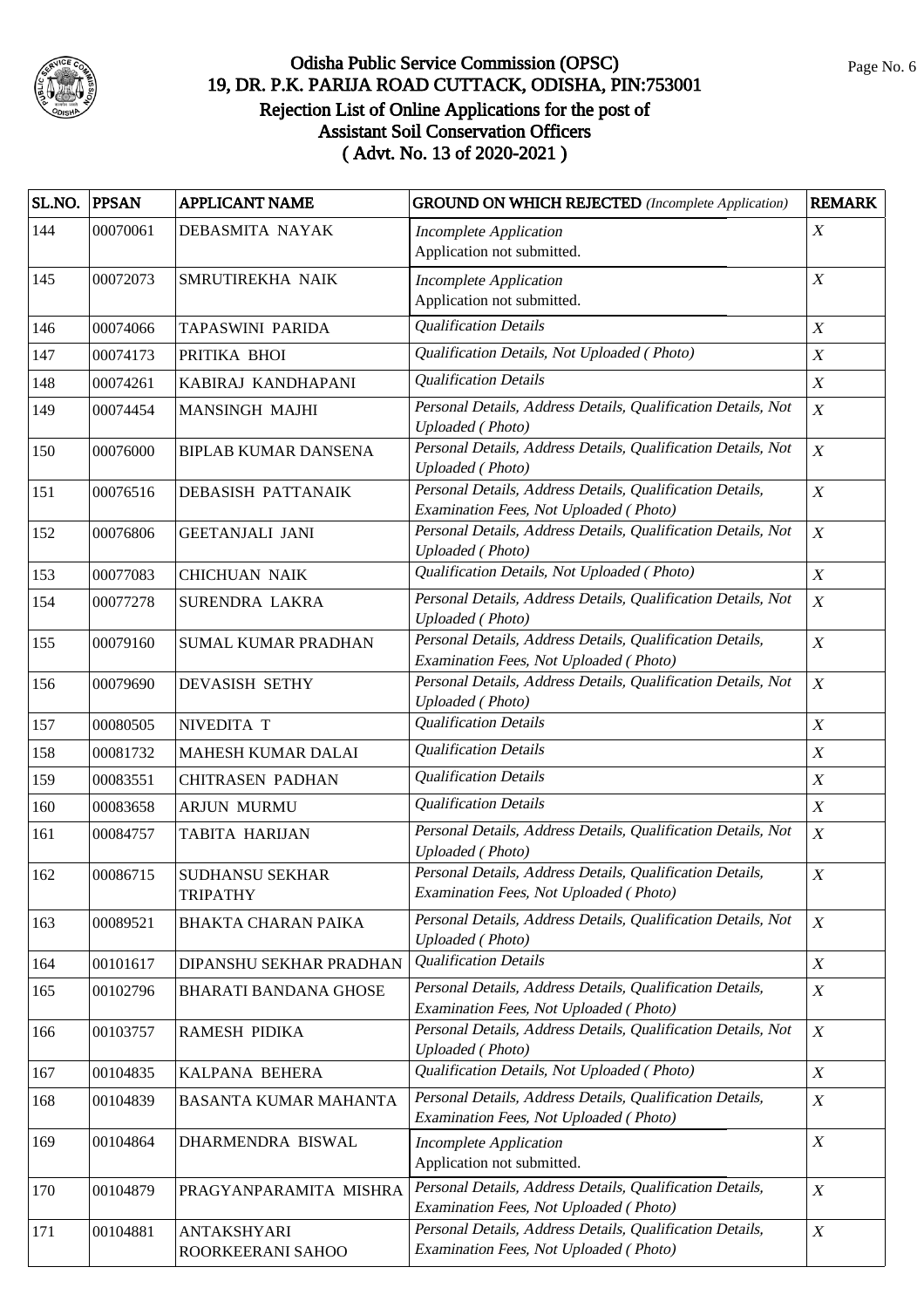

| Qualification Details, Not Uploaded (Photo)<br>$\boldsymbol{X}$<br>00104885<br>KUILU HEMBRAM<br>Personal Details, Address Details, Qualification Details,<br>$\boldsymbol{X}$<br>173<br>00104892<br><b>ASHUTOSH DASH</b><br>Examination Fees, Not Uploaded (Photo)<br>Personal Details, Address Details, Qualification Details, Not<br>$\boldsymbol{X}$<br>174<br>00104899<br>PURNAPRIYA NAYAK<br><b>Uploaded</b> (Photo)<br>Personal Details, Address Details, Qualification Details,<br>$\boldsymbol{X}$<br>175<br>00104901<br>SOURAV ROUT<br>Examination Fees, Not Uploaded (Photo)<br>Qualification Details, Not Uploaded (Photo)<br>$\boldsymbol{X}$<br>176<br>00104908<br>DEBASISH MOHAPATRA<br>Personal Details, Address Details, Qualification Details, Not<br>$\boldsymbol{X}$<br>177<br>00104910<br><b>BIJAY KUMAR BAG</b><br><b>Uploaded</b> (Photo)<br>Qualification Details, Not Uploaded (Photo)<br>$\boldsymbol{X}$<br>00104916<br>PANKAJ KUMAR SETHI<br>178<br>Personal Details, Address Details, Qualification Details,<br>$\boldsymbol{X}$<br>179<br>00104925<br>TULASI CHANDRA DAS<br>Examination Fees, Not Uploaded (Photo)<br>Qualification Details, Not Uploaded (Photo)<br>$\boldsymbol{X}$<br>180<br>00104929<br>PRASHANT EKKA<br>Qualification Details, Not Uploaded (Photo)<br>$\boldsymbol{X}$<br>181<br>00104930<br>ANIL KUMAR BEHERA<br>Personal Details, Address Details, Qualification Details, Not<br>$\boldsymbol{X}$<br>182<br>00104934<br>SWAGATIKA NAIK<br><b>Uploaded</b> (Photo)<br>Qualification Details, Not Uploaded (Photo)<br>$\boldsymbol{X}$<br>183<br>00104935<br><b>BARSA RANI BEHERA</b><br>Qualification Details, Not Uploaded (Photo)<br>$\boldsymbol{X}$<br>184<br>00104937<br><b>DEBASMITA DEEP</b><br>Qualification Details, Not Uploaded (Photo)<br>$\boldsymbol{X}$<br>00104943<br>185<br>AMIYA RANJAN SAHOO<br>Personal Details, Address Details, Qualification Details,<br>$\boldsymbol{X}$<br>186<br>00104946<br><b>BISWAJIT GOUDA</b><br>Examination Fees, Not Uploaded (Photo)<br>Qualification Details, Not Uploaded (Photo)<br>$\boldsymbol{X}$<br>187<br>SWETA SARANGI<br>00104957<br>Qualification Details, Not Uploaded (Photo)<br>$\boldsymbol{X}$<br>188<br>00104959<br><b>DIBYARANJAN SETHY</b><br>Personal Details, Address Details, Qualification Details, Not<br>$\boldsymbol{X}$<br>189<br>00104963<br><b>AMIT SETHI</b><br><b>Uploaded</b> (Photo)<br>Personal Details, Address Details, Qualification Details,<br>$\boldsymbol{X}$<br>190<br>00104966<br><b>SOUMYA RANJAN</b><br>Examination Fees, Not Uploaded (Photo)<br><b>MOHAPATRA</b><br>Personal Details, Address Details, Qualification Details,<br>$\boldsymbol{X}$<br>191<br>00104968<br><b>SANTOSH KUMAR DASH</b><br>Examination Fees, Not Uploaded (Photo)<br>Personal Details, Address Details, Qualification Details, Not<br>$\boldsymbol{X}$<br>192<br>00104987<br><b>BISWAJIT DAS</b><br><b>Uploaded</b> (Photo)<br>Personal Details, Address Details, Qualification Details,<br>$\boldsymbol{X}$<br>00104993<br>193<br>BARSHAMRUTA PATRA<br>Examination Fees, Not Uploaded (Photo)<br>Qualification Details, Not Uploaded (Photo)<br>$\boldsymbol{X}$<br>194<br>00105001<br>OSWIN KUMAR EKKA<br>Qualification Details, Not Uploaded (Photo)<br>$\boldsymbol{X}$<br>195<br><b>SUNIL BARA</b><br>00105003<br>Qualification Details, Not Uploaded (Photo)<br>$\boldsymbol{X}$<br>196<br>00105005<br><b>SASWAT DASH</b><br>Personal Details, Address Details, Qualification Details,<br>$\boldsymbol{X}$<br>AMRIT MOHAPATRA<br>197<br>00105006<br>Examination Fees, Not Uploaded (Photo)<br>Personal Details, Address Details, Qualification Details,<br>$\boldsymbol{X}$<br>198<br>00105008<br>PRIYANKA MISHRA | SL.NO. | <b>PPSAN</b> | <b>APPLICANT NAME</b> | <b>GROUND ON WHICH REJECTED</b> (Incomplete Application) | <b>REMARK</b> |
|--------------------------------------------------------------------------------------------------------------------------------------------------------------------------------------------------------------------------------------------------------------------------------------------------------------------------------------------------------------------------------------------------------------------------------------------------------------------------------------------------------------------------------------------------------------------------------------------------------------------------------------------------------------------------------------------------------------------------------------------------------------------------------------------------------------------------------------------------------------------------------------------------------------------------------------------------------------------------------------------------------------------------------------------------------------------------------------------------------------------------------------------------------------------------------------------------------------------------------------------------------------------------------------------------------------------------------------------------------------------------------------------------------------------------------------------------------------------------------------------------------------------------------------------------------------------------------------------------------------------------------------------------------------------------------------------------------------------------------------------------------------------------------------------------------------------------------------------------------------------------------------------------------------------------------------------------------------------------------------------------------------------------------------------------------------------------------------------------------------------------------------------------------------------------------------------------------------------------------------------------------------------------------------------------------------------------------------------------------------------------------------------------------------------------------------------------------------------------------------------------------------------------------------------------------------------------------------------------------------------------------------------------------------------------------------------------------------------------------------------------------------------------------------------------------------------------------------------------------------------------------------------------------------------------------------------------------------------------------------------------------------------------------------------------------------------------------------------------------------------------------------------------------------------------------------------------------------------------------------------------------------------------------------------------------------------------------------------------------------------------------------------------------------------------------------------------------------------------------------------------------------------------------------------------------------------------------------------------------------------------------------------------------------------------------------------------------------------------------------------------------|--------|--------------|-----------------------|----------------------------------------------------------|---------------|
|                                                                                                                                                                                                                                                                                                                                                                                                                                                                                                                                                                                                                                                                                                                                                                                                                                                                                                                                                                                                                                                                                                                                                                                                                                                                                                                                                                                                                                                                                                                                                                                                                                                                                                                                                                                                                                                                                                                                                                                                                                                                                                                                                                                                                                                                                                                                                                                                                                                                                                                                                                                                                                                                                                                                                                                                                                                                                                                                                                                                                                                                                                                                                                                                                                                                                                                                                                                                                                                                                                                                                                                                                                                                                                                                                        | 172    |              |                       |                                                          |               |
|                                                                                                                                                                                                                                                                                                                                                                                                                                                                                                                                                                                                                                                                                                                                                                                                                                                                                                                                                                                                                                                                                                                                                                                                                                                                                                                                                                                                                                                                                                                                                                                                                                                                                                                                                                                                                                                                                                                                                                                                                                                                                                                                                                                                                                                                                                                                                                                                                                                                                                                                                                                                                                                                                                                                                                                                                                                                                                                                                                                                                                                                                                                                                                                                                                                                                                                                                                                                                                                                                                                                                                                                                                                                                                                                                        |        |              |                       |                                                          |               |
|                                                                                                                                                                                                                                                                                                                                                                                                                                                                                                                                                                                                                                                                                                                                                                                                                                                                                                                                                                                                                                                                                                                                                                                                                                                                                                                                                                                                                                                                                                                                                                                                                                                                                                                                                                                                                                                                                                                                                                                                                                                                                                                                                                                                                                                                                                                                                                                                                                                                                                                                                                                                                                                                                                                                                                                                                                                                                                                                                                                                                                                                                                                                                                                                                                                                                                                                                                                                                                                                                                                                                                                                                                                                                                                                                        |        |              |                       |                                                          |               |
|                                                                                                                                                                                                                                                                                                                                                                                                                                                                                                                                                                                                                                                                                                                                                                                                                                                                                                                                                                                                                                                                                                                                                                                                                                                                                                                                                                                                                                                                                                                                                                                                                                                                                                                                                                                                                                                                                                                                                                                                                                                                                                                                                                                                                                                                                                                                                                                                                                                                                                                                                                                                                                                                                                                                                                                                                                                                                                                                                                                                                                                                                                                                                                                                                                                                                                                                                                                                                                                                                                                                                                                                                                                                                                                                                        |        |              |                       |                                                          |               |
|                                                                                                                                                                                                                                                                                                                                                                                                                                                                                                                                                                                                                                                                                                                                                                                                                                                                                                                                                                                                                                                                                                                                                                                                                                                                                                                                                                                                                                                                                                                                                                                                                                                                                                                                                                                                                                                                                                                                                                                                                                                                                                                                                                                                                                                                                                                                                                                                                                                                                                                                                                                                                                                                                                                                                                                                                                                                                                                                                                                                                                                                                                                                                                                                                                                                                                                                                                                                                                                                                                                                                                                                                                                                                                                                                        |        |              |                       |                                                          |               |
|                                                                                                                                                                                                                                                                                                                                                                                                                                                                                                                                                                                                                                                                                                                                                                                                                                                                                                                                                                                                                                                                                                                                                                                                                                                                                                                                                                                                                                                                                                                                                                                                                                                                                                                                                                                                                                                                                                                                                                                                                                                                                                                                                                                                                                                                                                                                                                                                                                                                                                                                                                                                                                                                                                                                                                                                                                                                                                                                                                                                                                                                                                                                                                                                                                                                                                                                                                                                                                                                                                                                                                                                                                                                                                                                                        |        |              |                       |                                                          |               |
|                                                                                                                                                                                                                                                                                                                                                                                                                                                                                                                                                                                                                                                                                                                                                                                                                                                                                                                                                                                                                                                                                                                                                                                                                                                                                                                                                                                                                                                                                                                                                                                                                                                                                                                                                                                                                                                                                                                                                                                                                                                                                                                                                                                                                                                                                                                                                                                                                                                                                                                                                                                                                                                                                                                                                                                                                                                                                                                                                                                                                                                                                                                                                                                                                                                                                                                                                                                                                                                                                                                                                                                                                                                                                                                                                        |        |              |                       |                                                          |               |
|                                                                                                                                                                                                                                                                                                                                                                                                                                                                                                                                                                                                                                                                                                                                                                                                                                                                                                                                                                                                                                                                                                                                                                                                                                                                                                                                                                                                                                                                                                                                                                                                                                                                                                                                                                                                                                                                                                                                                                                                                                                                                                                                                                                                                                                                                                                                                                                                                                                                                                                                                                                                                                                                                                                                                                                                                                                                                                                                                                                                                                                                                                                                                                                                                                                                                                                                                                                                                                                                                                                                                                                                                                                                                                                                                        |        |              |                       |                                                          |               |
|                                                                                                                                                                                                                                                                                                                                                                                                                                                                                                                                                                                                                                                                                                                                                                                                                                                                                                                                                                                                                                                                                                                                                                                                                                                                                                                                                                                                                                                                                                                                                                                                                                                                                                                                                                                                                                                                                                                                                                                                                                                                                                                                                                                                                                                                                                                                                                                                                                                                                                                                                                                                                                                                                                                                                                                                                                                                                                                                                                                                                                                                                                                                                                                                                                                                                                                                                                                                                                                                                                                                                                                                                                                                                                                                                        |        |              |                       |                                                          |               |
|                                                                                                                                                                                                                                                                                                                                                                                                                                                                                                                                                                                                                                                                                                                                                                                                                                                                                                                                                                                                                                                                                                                                                                                                                                                                                                                                                                                                                                                                                                                                                                                                                                                                                                                                                                                                                                                                                                                                                                                                                                                                                                                                                                                                                                                                                                                                                                                                                                                                                                                                                                                                                                                                                                                                                                                                                                                                                                                                                                                                                                                                                                                                                                                                                                                                                                                                                                                                                                                                                                                                                                                                                                                                                                                                                        |        |              |                       |                                                          |               |
|                                                                                                                                                                                                                                                                                                                                                                                                                                                                                                                                                                                                                                                                                                                                                                                                                                                                                                                                                                                                                                                                                                                                                                                                                                                                                                                                                                                                                                                                                                                                                                                                                                                                                                                                                                                                                                                                                                                                                                                                                                                                                                                                                                                                                                                                                                                                                                                                                                                                                                                                                                                                                                                                                                                                                                                                                                                                                                                                                                                                                                                                                                                                                                                                                                                                                                                                                                                                                                                                                                                                                                                                                                                                                                                                                        |        |              |                       |                                                          |               |
|                                                                                                                                                                                                                                                                                                                                                                                                                                                                                                                                                                                                                                                                                                                                                                                                                                                                                                                                                                                                                                                                                                                                                                                                                                                                                                                                                                                                                                                                                                                                                                                                                                                                                                                                                                                                                                                                                                                                                                                                                                                                                                                                                                                                                                                                                                                                                                                                                                                                                                                                                                                                                                                                                                                                                                                                                                                                                                                                                                                                                                                                                                                                                                                                                                                                                                                                                                                                                                                                                                                                                                                                                                                                                                                                                        |        |              |                       |                                                          |               |
|                                                                                                                                                                                                                                                                                                                                                                                                                                                                                                                                                                                                                                                                                                                                                                                                                                                                                                                                                                                                                                                                                                                                                                                                                                                                                                                                                                                                                                                                                                                                                                                                                                                                                                                                                                                                                                                                                                                                                                                                                                                                                                                                                                                                                                                                                                                                                                                                                                                                                                                                                                                                                                                                                                                                                                                                                                                                                                                                                                                                                                                                                                                                                                                                                                                                                                                                                                                                                                                                                                                                                                                                                                                                                                                                                        |        |              |                       |                                                          |               |
|                                                                                                                                                                                                                                                                                                                                                                                                                                                                                                                                                                                                                                                                                                                                                                                                                                                                                                                                                                                                                                                                                                                                                                                                                                                                                                                                                                                                                                                                                                                                                                                                                                                                                                                                                                                                                                                                                                                                                                                                                                                                                                                                                                                                                                                                                                                                                                                                                                                                                                                                                                                                                                                                                                                                                                                                                                                                                                                                                                                                                                                                                                                                                                                                                                                                                                                                                                                                                                                                                                                                                                                                                                                                                                                                                        |        |              |                       |                                                          |               |
|                                                                                                                                                                                                                                                                                                                                                                                                                                                                                                                                                                                                                                                                                                                                                                                                                                                                                                                                                                                                                                                                                                                                                                                                                                                                                                                                                                                                                                                                                                                                                                                                                                                                                                                                                                                                                                                                                                                                                                                                                                                                                                                                                                                                                                                                                                                                                                                                                                                                                                                                                                                                                                                                                                                                                                                                                                                                                                                                                                                                                                                                                                                                                                                                                                                                                                                                                                                                                                                                                                                                                                                                                                                                                                                                                        |        |              |                       |                                                          |               |
|                                                                                                                                                                                                                                                                                                                                                                                                                                                                                                                                                                                                                                                                                                                                                                                                                                                                                                                                                                                                                                                                                                                                                                                                                                                                                                                                                                                                                                                                                                                                                                                                                                                                                                                                                                                                                                                                                                                                                                                                                                                                                                                                                                                                                                                                                                                                                                                                                                                                                                                                                                                                                                                                                                                                                                                                                                                                                                                                                                                                                                                                                                                                                                                                                                                                                                                                                                                                                                                                                                                                                                                                                                                                                                                                                        |        |              |                       |                                                          |               |
|                                                                                                                                                                                                                                                                                                                                                                                                                                                                                                                                                                                                                                                                                                                                                                                                                                                                                                                                                                                                                                                                                                                                                                                                                                                                                                                                                                                                                                                                                                                                                                                                                                                                                                                                                                                                                                                                                                                                                                                                                                                                                                                                                                                                                                                                                                                                                                                                                                                                                                                                                                                                                                                                                                                                                                                                                                                                                                                                                                                                                                                                                                                                                                                                                                                                                                                                                                                                                                                                                                                                                                                                                                                                                                                                                        |        |              |                       |                                                          |               |
|                                                                                                                                                                                                                                                                                                                                                                                                                                                                                                                                                                                                                                                                                                                                                                                                                                                                                                                                                                                                                                                                                                                                                                                                                                                                                                                                                                                                                                                                                                                                                                                                                                                                                                                                                                                                                                                                                                                                                                                                                                                                                                                                                                                                                                                                                                                                                                                                                                                                                                                                                                                                                                                                                                                                                                                                                                                                                                                                                                                                                                                                                                                                                                                                                                                                                                                                                                                                                                                                                                                                                                                                                                                                                                                                                        |        |              |                       |                                                          |               |
|                                                                                                                                                                                                                                                                                                                                                                                                                                                                                                                                                                                                                                                                                                                                                                                                                                                                                                                                                                                                                                                                                                                                                                                                                                                                                                                                                                                                                                                                                                                                                                                                                                                                                                                                                                                                                                                                                                                                                                                                                                                                                                                                                                                                                                                                                                                                                                                                                                                                                                                                                                                                                                                                                                                                                                                                                                                                                                                                                                                                                                                                                                                                                                                                                                                                                                                                                                                                                                                                                                                                                                                                                                                                                                                                                        |        |              |                       |                                                          |               |
|                                                                                                                                                                                                                                                                                                                                                                                                                                                                                                                                                                                                                                                                                                                                                                                                                                                                                                                                                                                                                                                                                                                                                                                                                                                                                                                                                                                                                                                                                                                                                                                                                                                                                                                                                                                                                                                                                                                                                                                                                                                                                                                                                                                                                                                                                                                                                                                                                                                                                                                                                                                                                                                                                                                                                                                                                                                                                                                                                                                                                                                                                                                                                                                                                                                                                                                                                                                                                                                                                                                                                                                                                                                                                                                                                        |        |              |                       |                                                          |               |
|                                                                                                                                                                                                                                                                                                                                                                                                                                                                                                                                                                                                                                                                                                                                                                                                                                                                                                                                                                                                                                                                                                                                                                                                                                                                                                                                                                                                                                                                                                                                                                                                                                                                                                                                                                                                                                                                                                                                                                                                                                                                                                                                                                                                                                                                                                                                                                                                                                                                                                                                                                                                                                                                                                                                                                                                                                                                                                                                                                                                                                                                                                                                                                                                                                                                                                                                                                                                                                                                                                                                                                                                                                                                                                                                                        |        |              |                       |                                                          |               |
|                                                                                                                                                                                                                                                                                                                                                                                                                                                                                                                                                                                                                                                                                                                                                                                                                                                                                                                                                                                                                                                                                                                                                                                                                                                                                                                                                                                                                                                                                                                                                                                                                                                                                                                                                                                                                                                                                                                                                                                                                                                                                                                                                                                                                                                                                                                                                                                                                                                                                                                                                                                                                                                                                                                                                                                                                                                                                                                                                                                                                                                                                                                                                                                                                                                                                                                                                                                                                                                                                                                                                                                                                                                                                                                                                        |        |              |                       |                                                          |               |
|                                                                                                                                                                                                                                                                                                                                                                                                                                                                                                                                                                                                                                                                                                                                                                                                                                                                                                                                                                                                                                                                                                                                                                                                                                                                                                                                                                                                                                                                                                                                                                                                                                                                                                                                                                                                                                                                                                                                                                                                                                                                                                                                                                                                                                                                                                                                                                                                                                                                                                                                                                                                                                                                                                                                                                                                                                                                                                                                                                                                                                                                                                                                                                                                                                                                                                                                                                                                                                                                                                                                                                                                                                                                                                                                                        |        |              |                       |                                                          |               |
|                                                                                                                                                                                                                                                                                                                                                                                                                                                                                                                                                                                                                                                                                                                                                                                                                                                                                                                                                                                                                                                                                                                                                                                                                                                                                                                                                                                                                                                                                                                                                                                                                                                                                                                                                                                                                                                                                                                                                                                                                                                                                                                                                                                                                                                                                                                                                                                                                                                                                                                                                                                                                                                                                                                                                                                                                                                                                                                                                                                                                                                                                                                                                                                                                                                                                                                                                                                                                                                                                                                                                                                                                                                                                                                                                        |        |              |                       |                                                          |               |
|                                                                                                                                                                                                                                                                                                                                                                                                                                                                                                                                                                                                                                                                                                                                                                                                                                                                                                                                                                                                                                                                                                                                                                                                                                                                                                                                                                                                                                                                                                                                                                                                                                                                                                                                                                                                                                                                                                                                                                                                                                                                                                                                                                                                                                                                                                                                                                                                                                                                                                                                                                                                                                                                                                                                                                                                                                                                                                                                                                                                                                                                                                                                                                                                                                                                                                                                                                                                                                                                                                                                                                                                                                                                                                                                                        |        |              |                       |                                                          |               |
|                                                                                                                                                                                                                                                                                                                                                                                                                                                                                                                                                                                                                                                                                                                                                                                                                                                                                                                                                                                                                                                                                                                                                                                                                                                                                                                                                                                                                                                                                                                                                                                                                                                                                                                                                                                                                                                                                                                                                                                                                                                                                                                                                                                                                                                                                                                                                                                                                                                                                                                                                                                                                                                                                                                                                                                                                                                                                                                                                                                                                                                                                                                                                                                                                                                                                                                                                                                                                                                                                                                                                                                                                                                                                                                                                        |        |              |                       |                                                          |               |
|                                                                                                                                                                                                                                                                                                                                                                                                                                                                                                                                                                                                                                                                                                                                                                                                                                                                                                                                                                                                                                                                                                                                                                                                                                                                                                                                                                                                                                                                                                                                                                                                                                                                                                                                                                                                                                                                                                                                                                                                                                                                                                                                                                                                                                                                                                                                                                                                                                                                                                                                                                                                                                                                                                                                                                                                                                                                                                                                                                                                                                                                                                                                                                                                                                                                                                                                                                                                                                                                                                                                                                                                                                                                                                                                                        |        |              |                       |                                                          |               |
|                                                                                                                                                                                                                                                                                                                                                                                                                                                                                                                                                                                                                                                                                                                                                                                                                                                                                                                                                                                                                                                                                                                                                                                                                                                                                                                                                                                                                                                                                                                                                                                                                                                                                                                                                                                                                                                                                                                                                                                                                                                                                                                                                                                                                                                                                                                                                                                                                                                                                                                                                                                                                                                                                                                                                                                                                                                                                                                                                                                                                                                                                                                                                                                                                                                                                                                                                                                                                                                                                                                                                                                                                                                                                                                                                        |        |              |                       |                                                          |               |
|                                                                                                                                                                                                                                                                                                                                                                                                                                                                                                                                                                                                                                                                                                                                                                                                                                                                                                                                                                                                                                                                                                                                                                                                                                                                                                                                                                                                                                                                                                                                                                                                                                                                                                                                                                                                                                                                                                                                                                                                                                                                                                                                                                                                                                                                                                                                                                                                                                                                                                                                                                                                                                                                                                                                                                                                                                                                                                                                                                                                                                                                                                                                                                                                                                                                                                                                                                                                                                                                                                                                                                                                                                                                                                                                                        |        |              |                       |                                                          |               |
|                                                                                                                                                                                                                                                                                                                                                                                                                                                                                                                                                                                                                                                                                                                                                                                                                                                                                                                                                                                                                                                                                                                                                                                                                                                                                                                                                                                                                                                                                                                                                                                                                                                                                                                                                                                                                                                                                                                                                                                                                                                                                                                                                                                                                                                                                                                                                                                                                                                                                                                                                                                                                                                                                                                                                                                                                                                                                                                                                                                                                                                                                                                                                                                                                                                                                                                                                                                                                                                                                                                                                                                                                                                                                                                                                        |        |              |                       |                                                          |               |
|                                                                                                                                                                                                                                                                                                                                                                                                                                                                                                                                                                                                                                                                                                                                                                                                                                                                                                                                                                                                                                                                                                                                                                                                                                                                                                                                                                                                                                                                                                                                                                                                                                                                                                                                                                                                                                                                                                                                                                                                                                                                                                                                                                                                                                                                                                                                                                                                                                                                                                                                                                                                                                                                                                                                                                                                                                                                                                                                                                                                                                                                                                                                                                                                                                                                                                                                                                                                                                                                                                                                                                                                                                                                                                                                                        |        |              |                       |                                                          |               |
|                                                                                                                                                                                                                                                                                                                                                                                                                                                                                                                                                                                                                                                                                                                                                                                                                                                                                                                                                                                                                                                                                                                                                                                                                                                                                                                                                                                                                                                                                                                                                                                                                                                                                                                                                                                                                                                                                                                                                                                                                                                                                                                                                                                                                                                                                                                                                                                                                                                                                                                                                                                                                                                                                                                                                                                                                                                                                                                                                                                                                                                                                                                                                                                                                                                                                                                                                                                                                                                                                                                                                                                                                                                                                                                                                        |        |              |                       |                                                          |               |
|                                                                                                                                                                                                                                                                                                                                                                                                                                                                                                                                                                                                                                                                                                                                                                                                                                                                                                                                                                                                                                                                                                                                                                                                                                                                                                                                                                                                                                                                                                                                                                                                                                                                                                                                                                                                                                                                                                                                                                                                                                                                                                                                                                                                                                                                                                                                                                                                                                                                                                                                                                                                                                                                                                                                                                                                                                                                                                                                                                                                                                                                                                                                                                                                                                                                                                                                                                                                                                                                                                                                                                                                                                                                                                                                                        |        |              |                       |                                                          |               |
|                                                                                                                                                                                                                                                                                                                                                                                                                                                                                                                                                                                                                                                                                                                                                                                                                                                                                                                                                                                                                                                                                                                                                                                                                                                                                                                                                                                                                                                                                                                                                                                                                                                                                                                                                                                                                                                                                                                                                                                                                                                                                                                                                                                                                                                                                                                                                                                                                                                                                                                                                                                                                                                                                                                                                                                                                                                                                                                                                                                                                                                                                                                                                                                                                                                                                                                                                                                                                                                                                                                                                                                                                                                                                                                                                        |        |              |                       |                                                          |               |
|                                                                                                                                                                                                                                                                                                                                                                                                                                                                                                                                                                                                                                                                                                                                                                                                                                                                                                                                                                                                                                                                                                                                                                                                                                                                                                                                                                                                                                                                                                                                                                                                                                                                                                                                                                                                                                                                                                                                                                                                                                                                                                                                                                                                                                                                                                                                                                                                                                                                                                                                                                                                                                                                                                                                                                                                                                                                                                                                                                                                                                                                                                                                                                                                                                                                                                                                                                                                                                                                                                                                                                                                                                                                                                                                                        |        |              |                       |                                                          |               |
|                                                                                                                                                                                                                                                                                                                                                                                                                                                                                                                                                                                                                                                                                                                                                                                                                                                                                                                                                                                                                                                                                                                                                                                                                                                                                                                                                                                                                                                                                                                                                                                                                                                                                                                                                                                                                                                                                                                                                                                                                                                                                                                                                                                                                                                                                                                                                                                                                                                                                                                                                                                                                                                                                                                                                                                                                                                                                                                                                                                                                                                                                                                                                                                                                                                                                                                                                                                                                                                                                                                                                                                                                                                                                                                                                        |        |              |                       | Examination Fees, Not Uploaded (Photo)                   |               |
| Personal Details, Address Details, Qualification Details,<br>$\boldsymbol{X}$<br>00105019<br>199<br>PRAGATI RANI GHOSH                                                                                                                                                                                                                                                                                                                                                                                                                                                                                                                                                                                                                                                                                                                                                                                                                                                                                                                                                                                                                                                                                                                                                                                                                                                                                                                                                                                                                                                                                                                                                                                                                                                                                                                                                                                                                                                                                                                                                                                                                                                                                                                                                                                                                                                                                                                                                                                                                                                                                                                                                                                                                                                                                                                                                                                                                                                                                                                                                                                                                                                                                                                                                                                                                                                                                                                                                                                                                                                                                                                                                                                                                                 |        |              |                       |                                                          |               |
| Examination Fees, Not Uploaded (Photo)                                                                                                                                                                                                                                                                                                                                                                                                                                                                                                                                                                                                                                                                                                                                                                                                                                                                                                                                                                                                                                                                                                                                                                                                                                                                                                                                                                                                                                                                                                                                                                                                                                                                                                                                                                                                                                                                                                                                                                                                                                                                                                                                                                                                                                                                                                                                                                                                                                                                                                                                                                                                                                                                                                                                                                                                                                                                                                                                                                                                                                                                                                                                                                                                                                                                                                                                                                                                                                                                                                                                                                                                                                                                                                                 |        |              |                       |                                                          |               |
| Personal Details, Address Details, Qualification Details,<br>$\boldsymbol{X}$<br>200<br>00105025<br>SUPRIYA PRIYADARSINI<br>Examination Fees, Not Uploaded (Photo)                                                                                                                                                                                                                                                                                                                                                                                                                                                                                                                                                                                                                                                                                                                                                                                                                                                                                                                                                                                                                                                                                                                                                                                                                                                                                                                                                                                                                                                                                                                                                                                                                                                                                                                                                                                                                                                                                                                                                                                                                                                                                                                                                                                                                                                                                                                                                                                                                                                                                                                                                                                                                                                                                                                                                                                                                                                                                                                                                                                                                                                                                                                                                                                                                                                                                                                                                                                                                                                                                                                                                                                     |        |              |                       |                                                          |               |
| Qualification Details, Not Uploaded (Photo)<br>$\boldsymbol{X}$<br>201<br>00105040<br>M KIRAN KUMAR RAO                                                                                                                                                                                                                                                                                                                                                                                                                                                                                                                                                                                                                                                                                                                                                                                                                                                                                                                                                                                                                                                                                                                                                                                                                                                                                                                                                                                                                                                                                                                                                                                                                                                                                                                                                                                                                                                                                                                                                                                                                                                                                                                                                                                                                                                                                                                                                                                                                                                                                                                                                                                                                                                                                                                                                                                                                                                                                                                                                                                                                                                                                                                                                                                                                                                                                                                                                                                                                                                                                                                                                                                                                                                |        |              |                       |                                                          |               |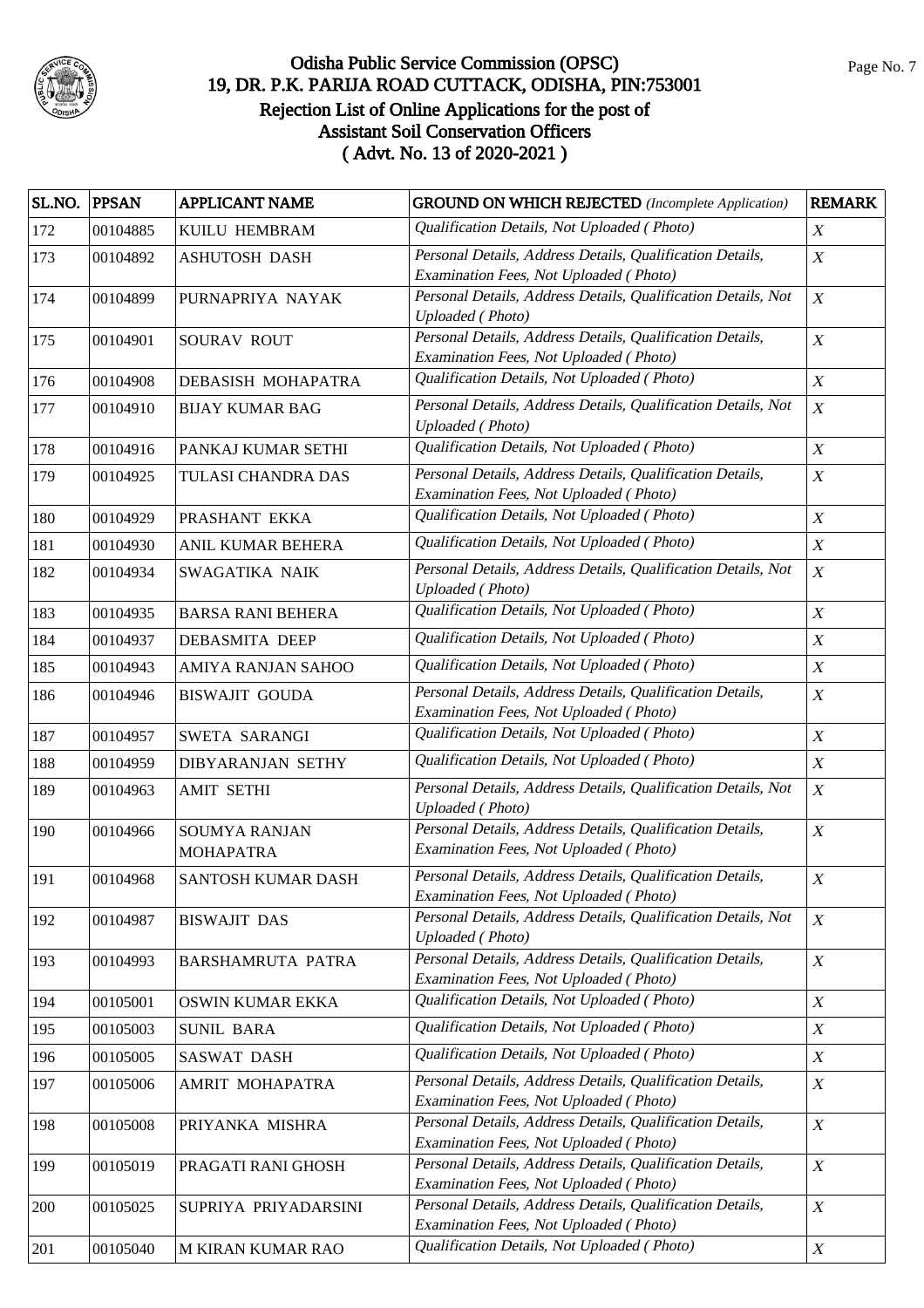

| SL.NO. | <b>PPSAN</b> | APPLICANT NAME                     | <b>GROUND ON WHICH REJECTED</b> (Incomplete Application)                                            | <b>REMARK</b>    |
|--------|--------------|------------------------------------|-----------------------------------------------------------------------------------------------------|------------------|
| 202    | 00105044     | <b>MANAS BALMUCH</b>               | Qualification Details, Not Uploaded (Photo)                                                         | $\boldsymbol{X}$ |
| 203    | 00105047     | ARCHANA PRADEEP SETHI              | Personal Details, Address Details, Qualification Details, Not<br><b>Uploaded</b> (Photo)            | $\boldsymbol{X}$ |
| 204    | 00105051     | <b>AMITA RAY</b>                   | Personal Details, Address Details, Qualification Details,<br>Examination Fees, Not Uploaded (Photo) | $\boldsymbol{X}$ |
| 205    | 00105057     | <b>SACHIN KUMAR SAHU</b>           | Personal Details, Address Details, Qualification Details,<br>Examination Fees, Not Uploaded (Photo) | $\boldsymbol{X}$ |
| 206    | 00105058     | SALOKYA SHIBANANDA<br><b>PALAI</b> | Personal Details, Address Details, Qualification Details,<br>Examination Fees, Not Uploaded (Photo) | $\boldsymbol{X}$ |
| 207    | 00105067     | ASISH MISHRA                       | <b>Qualification Details</b>                                                                        | $\boldsymbol{X}$ |
| 208    | 00105078     | <b>ANAMIKA ROY</b>                 | Personal Details, Address Details, Qualification Details,<br>Examination Fees, Not Uploaded (Photo) | $\boldsymbol{X}$ |
| 209    | 00105085     | NIHAR AMAR RATH                    | Personal Details, Address Details, Qualification Details,<br>Examination Fees, Not Uploaded (Photo) | $\boldsymbol{X}$ |
| 210    | 00105087     | <b>BASANTA KUMAR BEHERA</b>        | Personal Details, Address Details, Qualification Details,<br>Examination Fees, Not Uploaded (Photo) | $\boldsymbol{X}$ |
| 211    | 00105093     | TOPHAN DAS                         | Qualification Details, Not Uploaded (Photo)                                                         | $\boldsymbol{X}$ |
| 212    | 00105103     | SONALI PATTNAIK                    | Personal Details, Address Details, Qualification Details,<br>Examination Fees, Not Uploaded (Photo) | $\boldsymbol{X}$ |
| 213    | 00105104     | PRADYUMNA KUMAR SAHOO              | Personal Details, Address Details, Qualification Details,<br>Examination Fees, Not Uploaded (Photo) | $\boldsymbol{X}$ |
| 214    | 00105107     | SUDARSAN NAYAK                     | Personal Details, Address Details, Qualification Details,<br>Examination Fees, Not Uploaded (Photo) | $\boldsymbol{X}$ |
| 215    | 00105110     | KANCHAN KARUA                      | Personal Details, Address Details, Qualification Details, Not<br><b>Uploaded</b> (Photo)            | $\boldsymbol{X}$ |
| 216    | 00105118     | KIRTY REKHA MOHAPATRA              | Personal Details, Address Details, Qualification Details,<br>Examination Fees, Not Uploaded (Photo) | $\boldsymbol{X}$ |
| 217    | 00105141     | PRABASINI KANDI                    | Personal Details, Address Details, Qualification Details, Not<br><b>Uploaded</b> (Photo)            | $\boldsymbol{X}$ |
| 218    | 00105144     | <b>BASANTI BARIK</b>               | Personal Details, Address Details, Qualification Details,<br>Examination Fees, Not Uploaded (Photo) | $\boldsymbol{X}$ |
| 219    | 00105147     | <b>ABHISHEK DAS</b>                | Personal Details, Address Details, Qualification Details,<br>Examination Fees, Not Uploaded (Photo) | $\boldsymbol{X}$ |
| 220    | 00105148     | JAYANTA KUMAR GOIPAI               | Qualification Details, Not Uploaded (Photo)                                                         | $\boldsymbol{X}$ |
| 221    | 00105168     | NIBEDITA MISHRA                    | Qualification Details, Not Uploaded (Photo)                                                         | $\boldsymbol{X}$ |
| 222    | 00105176     | BHAGIRATHI CHHOTARAY               | Qualification Details, Not Uploaded (Photo)                                                         | $\boldsymbol{X}$ |
| 223    | 00105181     | MAHADEV GURUTELI                   | Personal Details, Address Details, Qualification Details, Not<br><b>Uploaded</b> (Photo)            | $\boldsymbol{X}$ |
| 224    | 00105182     | RALILATA PATRA                     | Personal Details, Address Details, Qualification Details,<br>Examination Fees, Not Uploaded (Photo) | $\boldsymbol{X}$ |
| 225    | 00105183     | SANTOSHI MAHARANA                  | Personal Details, Address Details, Qualification Details,<br>Examination Fees, Not Uploaded (Photo) | $\boldsymbol{X}$ |
| 226    | 00105189     | KARISMA SING                       | Personal Details, Address Details, Qualification Details, Not<br><b>Uploaded</b> (Photo)            | $\boldsymbol{X}$ |
| 227    | 00105191     | SIDHARTH PATRA                     | Personal Details, Address Details, Qualification Details,<br>Examination Fees, Not Uploaded (Photo) | $\boldsymbol{X}$ |
| 228    | 00105193     | ARTI KUMAR DASH                    | Personal Details, Address Details, Qualification Details,<br>Examination Fees, Not Uploaded (Photo) | $\boldsymbol{X}$ |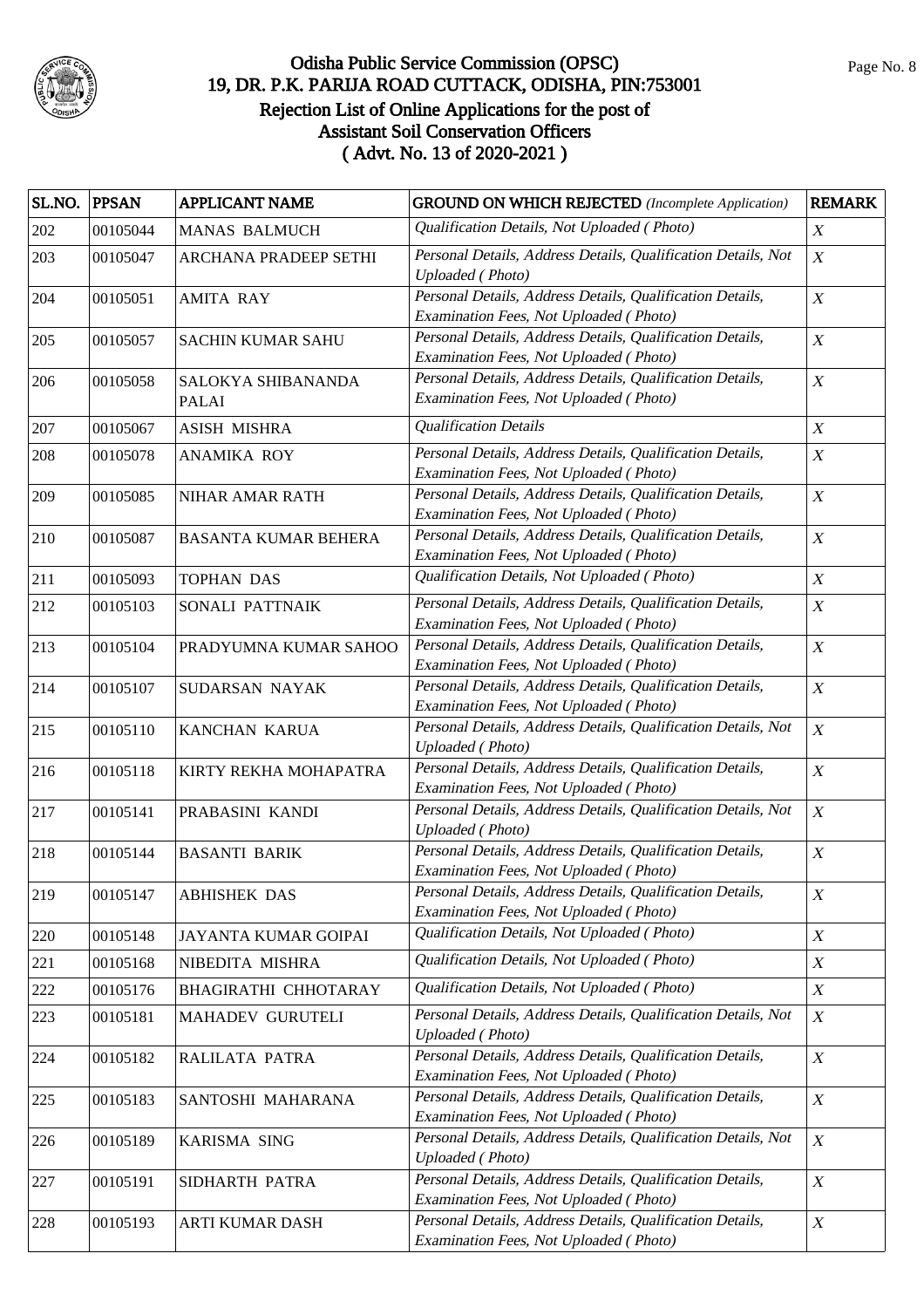

| SL.NO. PPSAN |          | <b>APPLICANT NAME</b>                   | <b>GROUND ON WHICH REJECTED</b> (Incomplete Application)                                                                                                                                               | <b>REMARK</b>    |
|--------------|----------|-----------------------------------------|--------------------------------------------------------------------------------------------------------------------------------------------------------------------------------------------------------|------------------|
| 229          | 00105198 | <b>DIPAN SWAIN</b>                      | Personal Details, Address Details, Qualification Details,<br>Examination Fees, Not Uploaded (Photo)                                                                                                    | $\boldsymbol{X}$ |
| 230          | 00105206 | <b>MANISH DUNGDUNG</b>                  | <b>Qualification Details</b>                                                                                                                                                                           | $\boldsymbol{X}$ |
| 231          | 00105216 | <b>MADHU SUDAN PATRA</b>                | Personal Details, Address Details, Qualification Details,<br>Examination Fees, Not Uploaded (Photo)                                                                                                    | $\boldsymbol{X}$ |
| 232          | 00105218 | <b>BISIKESAN SETHY</b>                  | Qualification Details, Not Uploaded (Photo)                                                                                                                                                            | $\boldsymbol{X}$ |
| 233          | 00105224 | ASHIS KUMAR PAREKH                      | Qualification Details, Not Uploaded (Photo)                                                                                                                                                            | $\boldsymbol{X}$ |
| 234          | 00105236 | PRATISH KUMAR MISHRA                    | Qualification Details, Not Uploaded (Photo)                                                                                                                                                            | $\boldsymbol{X}$ |
| 235          | 00105238 | <b>TUSAR BANARJEE</b>                   | Qualification Details, Not Uploaded (Photo)                                                                                                                                                            | $\boldsymbol{X}$ |
| 236          | 00105240 | <b>ALIVA CHOUDHURY</b>                  | Personal Details, Address Details, Qualification Details,<br>Examination Fees, Not Uploaded (Photo)                                                                                                    | $\boldsymbol{X}$ |
| 237          | 00105244 | <b>GANESH DAS</b>                       | Personal Details, Address Details, Qualification Details,<br>Examination Fees, Not Uploaded (Photo)                                                                                                    | $\boldsymbol{X}$ |
| 238          | 00105253 | TILOTTAMA SABAR                         | Qualification Details, Not Uploaded (Photo)                                                                                                                                                            | $\boldsymbol{X}$ |
| 239          | 00105255 | RAHUL KUMAR SAHU                        | Personal Details, Address Details, Qualification Details,<br>Examination Fees, Not Uploaded (Photo)                                                                                                    | $\boldsymbol{X}$ |
| 240          | 00105272 | SATYABRATA PRADHAN                      | Personal Details, Address Details, Qualification Details,<br>Examination Fees, Not Uploaded (Photo)                                                                                                    | $\boldsymbol{X}$ |
| 241          | 00105274 | JYOTIRANJAN NAYAK                       | Personal Details, Address Details, Qualification Details,<br>Examination Fees, Not Uploaded (Photo)                                                                                                    | $\boldsymbol{X}$ |
| 242          | 00105276 | ASHRITA S S MISHRA                      | Personal Details, Address Details, Qualification Details,<br>Examination Fees, Not Uploaded (Photo)                                                                                                    | $\boldsymbol{X}$ |
| 243          | 00105279 | SUSHREE MONALISHA RANI<br><b>BEHERA</b> | Personal Details, Address Details, Qualification Details,<br>Examination Fees, Not Uploaded (Photo)                                                                                                    | $\boldsymbol{X}$ |
| 244          | 00105284 | SARBESWAR MAJHI                         | Address Details, Qualification Details, Not Uploaded (Photo)                                                                                                                                           | X                |
| 245          | 00105292 | <b>RESHMA BURH</b>                      | Personal Details, Address Details, Qualification Details, Not<br><b>Uploaded</b> (Photo)                                                                                                               | $\boldsymbol{X}$ |
| 246          | 00105314 | <b>ASHISH KUMAR SAHOO</b>               | Personal Details, Address Details, Qualification Details,<br>Examination Fees, Not Uploaded (Photo)                                                                                                    | $\boldsymbol{X}$ |
| 247          | 00105315 | SAMPRITI MOHANTY                        | Qualification Details, Not Uploaded (Photo)                                                                                                                                                            | $\boldsymbol{X}$ |
| 248          | 00105335 | PRAVANJAN NAYAK                         | Personal Details, Address Details, Qualification Details,<br>Examination Fees, Not Uploaded (Photo)                                                                                                    | $\boldsymbol{X}$ |
| 249          | 00105338 | MRINALI SENAPATI                        | Personal Details, Address Details, Qualification Details, Not<br><b>Uploaded</b> (Photo)                                                                                                               | $\boldsymbol{X}$ |
| 250          | 00105339 | NIHAR RANJAN PATEL                      | <b>Qualification Details</b>                                                                                                                                                                           | $\boldsymbol{X}$ |
| 251          | 00105346 | ROHITA KUMAR PUNJI                      | Personal Details, Address Details, Qualification Details,<br>Examination Fees, Not Uploaded (Photo,<br>No Objection Certificate (Noc) From The Competent<br>Authority In Case Of In-Service Candidate) | $\boldsymbol{X}$ |
| 252          | 00105355 | <b>CHANDAN KUMAR PRADHAN</b>            | Personal Details, Address Details, Qualification Details,<br>Examination Fees, Not Uploaded (Photo)                                                                                                    | $\boldsymbol{X}$ |
| 253          | 00105368 | SANJAY DAS                              | Personal Details, Address Details, Qualification Details,<br>Examination Fees, Not Uploaded (Photo)                                                                                                    | $\boldsymbol{X}$ |
| 254          | 00105370 | KRISHNAPRIYA SAHOO                      | Personal Details, Address Details, Qualification Details,<br>Examination Fees, Not Uploaded (Photo)                                                                                                    | $\boldsymbol{X}$ |
| 255          | 00105390 | SMRUTIRANJAN SASAMAL                    | Qualification Details, Not Uploaded (Photo)                                                                                                                                                            | $\boldsymbol{X}$ |
| 256          | 00105392 | <b>SUBRAT KUMAR DAS</b>                 | Qualification Details, Not Uploaded (Photo)                                                                                                                                                            | $\boldsymbol{X}$ |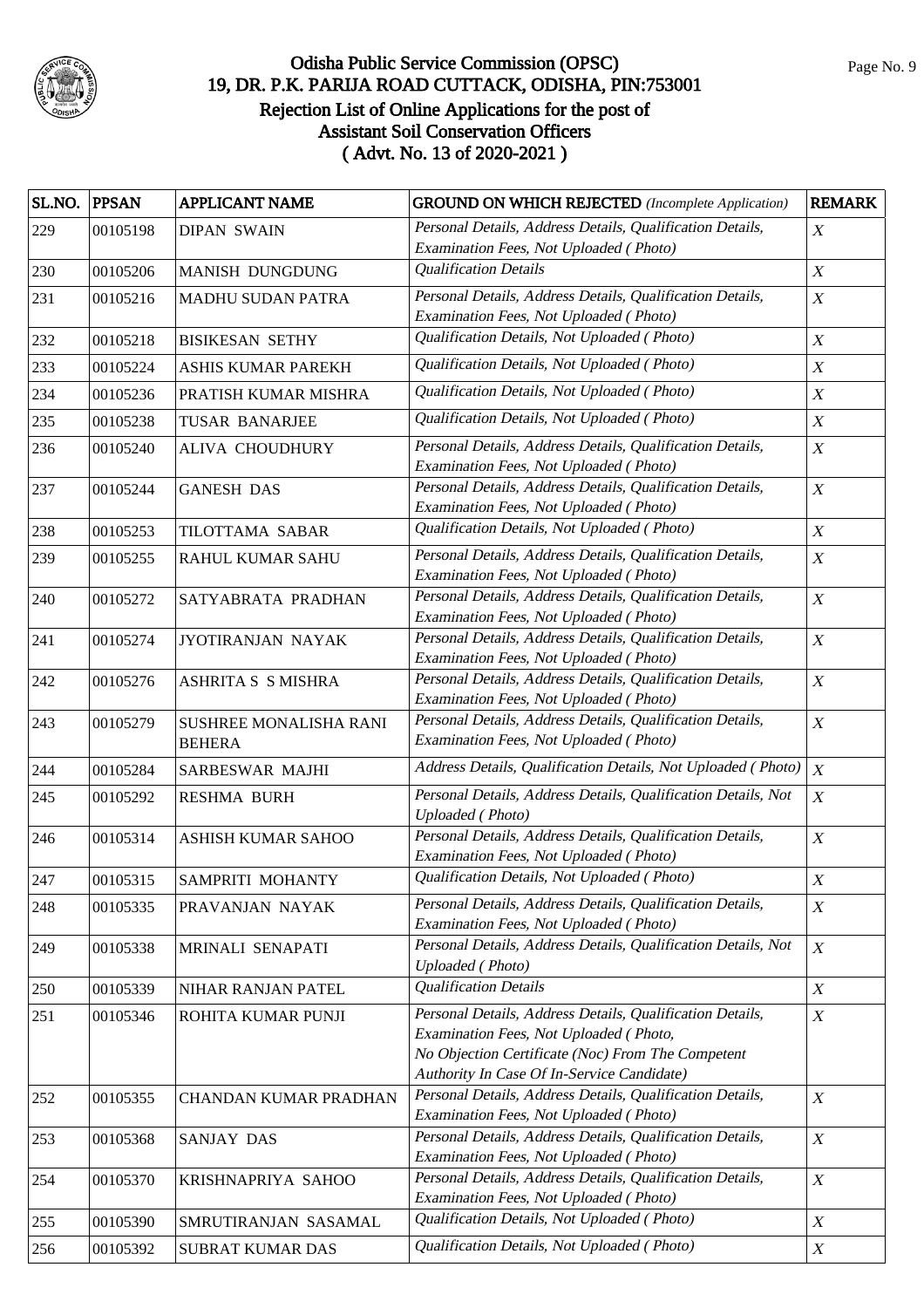

| SL.NO. PPSAN |          | <b>APPLICANT NAME</b>                    | <b>GROUND ON WHICH REJECTED</b> (Incomplete Application)                                                                           | <b>REMARK</b>    |
|--------------|----------|------------------------------------------|------------------------------------------------------------------------------------------------------------------------------------|------------------|
| 257          | 00105395 | SANJITO BEHERA                           | Qualification Details, Not Uploaded (Photo)                                                                                        | $\boldsymbol{X}$ |
| 258          | 00105405 | RAKESH KUMAR NAYAK                       | Personal Details, Address Details, Qualification Details, Not<br><b>Uploaded</b> (Photo)                                           | $\boldsymbol{X}$ |
| 259          | 00105415 | TANUNJALI MAHANANDIA                     | Personal Details, Address Details, Qualification Details, Not<br><b>Uploaded</b> (Photo)                                           | $\boldsymbol{X}$ |
| 260          | 00105424 | <b>GAYADHAR NETI</b>                     | Qualification Details, Not Uploaded (Photo)                                                                                        | $\boldsymbol{X}$ |
| 261          | 00105425 | SASWAT SAHOO                             | Personal Details, Address Details, Qualification Details,<br>Examination Fees, Not Uploaded (Photo)                                | $\boldsymbol{X}$ |
| 262          | 00105431 | TWINKAL PATEL                            | Personal Details, Address Details, Qualification Details,<br>Examination Fees, Not Uploaded (Photo)                                | $\boldsymbol{X}$ |
| 263          | 00105433 | <b>AKASH KUMAR PADHEE</b>                | Personal Details, Address Details, Qualification Details,<br>Examination Fees, Not Uploaded (Photo)                                | $\boldsymbol{X}$ |
| 264          | 00105436 | MANASWINEE TRIPATHY                      | Personal Details, Address Details, Qualification Details,<br>Examination Fees, Not Uploaded (Photo)                                | $\boldsymbol{X}$ |
| 265          | 00105443 | JITENDRA KUMAR BEHERA                    | Qualification Details, Not Uploaded (Photo)                                                                                        | $\boldsymbol{X}$ |
| 266          | 00105448 | SHANTIPRIYA PARIDA                       | Qualification Details, Not Uploaded (Photo)                                                                                        | $\boldsymbol{X}$ |
| 267          | 00105450 | SUNITA JENA                              | Personal Details, Address Details, Qualification Details, Not<br><b>Uploaded</b> (Photo)                                           | $\boldsymbol{X}$ |
| 268          | 00105452 | <b>DEBRAJ CHHATRIA</b>                   | Personal Details, Address Details, Qualification Details, Not<br><b>Uploaded</b> (Photo)                                           | $\boldsymbol{X}$ |
| 269          | 00105466 | KANHU CHARAN SETHI                       | Qualification Details, Not Uploaded (Photo)                                                                                        | $\boldsymbol{X}$ |
| 270          | 00105488 | <b>AJIT PRADHAN</b>                      | Personal Details, Address Details, Qualification Details,<br>Examination Fees, Not Uploaded (Photo)                                | $\boldsymbol{X}$ |
| 271          | 00105493 | SUCHARITA PANDA                          | Personal Details, Address Details, Qualification Details,<br>Examination Fees, Not Uploaded (Photo)                                | $\boldsymbol{X}$ |
| 272          | 00105495 | ROJALIN SAHOO                            | Personal Details, Address Details, Qualification Details,<br>Examination Fees, Not Uploaded (Photo)                                | $\boldsymbol{X}$ |
| 273          | 00105504 | AJIT KUMAR PADHI                         | Qualification Details, Not Uploaded (Photo)                                                                                        | $\boldsymbol{X}$ |
| 274          | 00105515 | <b>CHANDAN KUMAR</b><br><b>MOHAPATRA</b> | Personal Details, Address Details, Qualification Details,<br>Examination Fees, Not Uploaded (Photo)                                | $\boldsymbol{X}$ |
| 275          | 00105525 | SHIBASHIS MISHRA                         | Personal Details, Address Details, Qualification Details,<br>Examination Fees, Not Uploaded (Photo)                                | $\boldsymbol{X}$ |
| 276          | 00105537 | <b>ASWANI BADAIK</b>                     | Qualification Details, Not Uploaded (Photo)                                                                                        | $\boldsymbol{X}$ |
| 277          | 00105544 | RASMITA BISWAL                           | Qualification Details, Not Uploaded (Photo)                                                                                        | $\boldsymbol{X}$ |
| 278          | 00105551 | SAROJ KUMAR PRADHAN                      | Personal Details, Address Details, Qualification Details,<br>Examination Fees, Not Uploaded (Photo)                                | $\boldsymbol{X}$ |
| 279          | 00105570 | KAMESWAR SUNA                            | Qualification Details, Not Uploaded (Photo)                                                                                        | $\boldsymbol{X}$ |
| 280          | 00105572 | <b>MUNA BEHERA</b>                       | Personal Details, Address Details, Qualification Details, Not<br><b>Uploaded</b> (Photo)                                           | $\boldsymbol{X}$ |
| 281          | 00105587 | RAHIL KHAN                               | Personal Details, Address Details, Qualification Details,<br>Examination Fees, Not Uploaded (Photo,<br>Sportsperson Identity Card) | X                |
| 282          | 00105589 | MOTILAL ROHIDAS                          | Qualification Details, Not Uploaded (Photo)                                                                                        | $\boldsymbol{X}$ |
| 283          | 00105617 | AMIT KUMAR DANG                          | Personal Details, Address Details, Qualification Details,<br>Examination Fees, Not Uploaded (Photo)                                | X                |
| 284          | 00105619 | RUPALI MAJHI                             | Personal Details, Address Details, Qualification Details, Not<br><b>Uploaded</b> (Photo)                                           | $\boldsymbol{X}$ |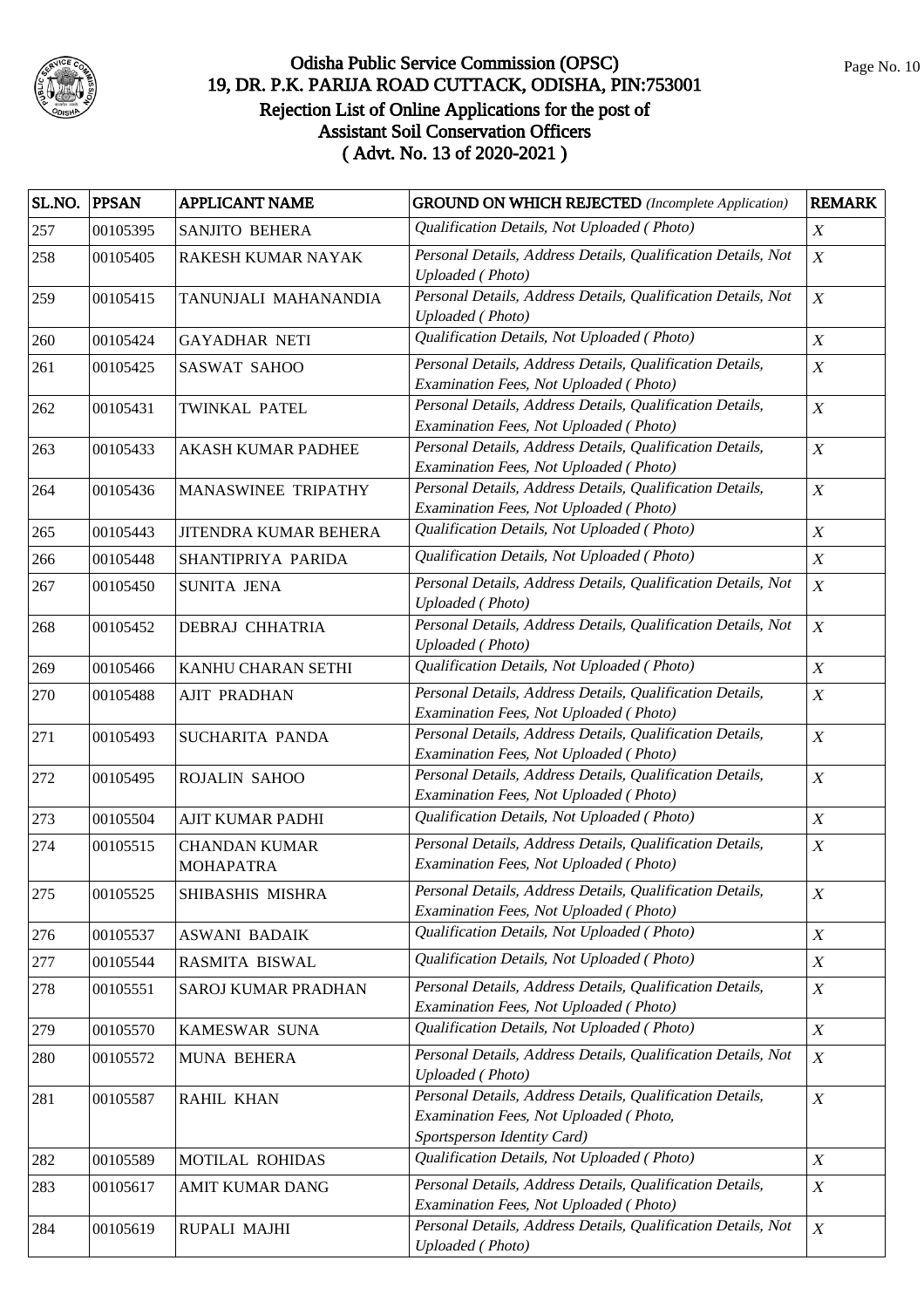

| SL.NO. | <b>PPSAN</b> | <b>APPLICANT NAME</b>       | <b>GROUND ON WHICH REJECTED</b> (Incomplete Application)                                                | <b>REMARK</b>    |
|--------|--------------|-----------------------------|---------------------------------------------------------------------------------------------------------|------------------|
| 285    | 00105631     | ALAKA RANI PANDA            | Qualification Details, Not Uploaded (Photo)                                                             | $\boldsymbol{X}$ |
| 286    | 00105633     | DEBENDRA BEHERA             | Qualification Details, Not Uploaded (Photo)                                                             | $\boldsymbol{X}$ |
| 287    | 00105636     | RASHMI RANJAN DAKUA         | Personal Details, Address Details, Qualification Details,                                               | $\boldsymbol{X}$ |
|        |              |                             | Examination Fees, Not Uploaded (Photo)                                                                  |                  |
| 288    | 00105647     | SOUMYA SIVANI               | Personal Details, Address Details, Qualification Details,                                               | $\boldsymbol{X}$ |
|        |              |                             | Examination Fees, Not Uploaded (Photo)                                                                  |                  |
| 289    | 00105655     | SAIDUTTA MOHANTY            | Personal Details, Address Details, Qualification Details,<br>Examination Fees, Not Uploaded (Photo)     | $\boldsymbol{X}$ |
| 290    | 00105691     | <b>GOUTAM KUMAR MOHANTY</b> | Personal Details, Address Details, Qualification Details,                                               | $\boldsymbol{X}$ |
|        |              |                             | Examination Fees, Not Uploaded (Photo)                                                                  |                  |
| 291    | 00105695     | PRASHANTA BEHERA            | Personal Details, Address Details, Qualification Details, Not<br><b>Uploaded</b> (Photo)                | $\boldsymbol{X}$ |
| 292    | 00105702     | <b>BIJAYANANDA MALLIK</b>   | Personal Details, Address Details, Qualification Details, Not<br><b>Uploaded</b> (Photo)                | $\boldsymbol{X}$ |
| 293    | 00105703     | PRABODHA KUMAR NAYAK        | Personal Details, Address Details, Qualification Details,                                               | $\boldsymbol{X}$ |
|        |              |                             | Examination Fees, Not Uploaded (Photo)                                                                  |                  |
| 294    | 00105707     | PRITINANDA ROUT             | Personal Details, Address Details, Qualification Details,                                               | $\boldsymbol{X}$ |
|        |              |                             | Examination Fees, Not Uploaded (Photo)                                                                  |                  |
| 295    | 00105713     | <b>KIRAN KUMAR MAJHI</b>    | Personal Details, Address Details, Qualification Details, Not<br><b>Uploaded</b> (Photo)                | $\boldsymbol{X}$ |
| 296    | 00105718     | SHILPA SHALINI MOHANTY      | Personal Details, Address Details, Qualification Details,                                               | $\boldsymbol{X}$ |
|        |              |                             | Examination Fees, Not Uploaded (Photo)                                                                  |                  |
| 297    | 00105730     | <b>DEBABRATA SETHY</b>      | Qualification Details, Not Uploaded (Photo)                                                             | $\boldsymbol{X}$ |
| 298    | 00105734     | SANJITA PANIGRAHI           | <b>Qualification Details</b>                                                                            | $\boldsymbol{X}$ |
| 299    | 00105740     | KRISHNA KANHA HARIPAL       | <b>Qualification Details</b>                                                                            | $\boldsymbol{X}$ |
| 300    | 00105747     | MUKESH KUMAR PRADHAN        | Personal Details, Address Details, Qualification Details,                                               | $\boldsymbol{X}$ |
|        |              |                             | Examination Fees, Not Uploaded (Photo)                                                                  |                  |
| 301    | 00105750     | <b>LAXMAN CHARAN TUDU</b>   | Personal Details, Address Details, Qualification Details, Not                                           | $\boldsymbol{X}$ |
|        |              |                             | <b>Uploaded</b> (Photo)                                                                                 |                  |
| 302    | 00105751     | MIHIR KUMAR HANSDAH         | Personal Details, Address Details, Qualification Details, Not<br><b>Uploaded</b> (Photo)                | $\boldsymbol{X}$ |
| 303    | 00105754     | ROHAN PALIA                 | Personal Details, Address Details, Qualification Details,                                               | $\boldsymbol{X}$ |
|        |              |                             | Examination Fees, Not Uploaded (Photo)                                                                  |                  |
| 304    | 00105757     | <b>SONY BEHERA</b>          | Qualification Details, Not Uploaded (Photo)                                                             | $\boldsymbol{X}$ |
| 305    | 00105764     | NARENDRA KHETI              | Personal Details, Address Details, Qualification Details,                                               | $\boldsymbol{X}$ |
|        |              |                             | Examination Fees, Not Uploaded (Photo)                                                                  |                  |
| 306    | 00105765     | SASMITA PAL                 | Personal Details, Address Details, Qualification Details,<br>Examination Fees, Not Uploaded (Photo)     | $\boldsymbol{X}$ |
| 307    | 00105775     | SHIV SUNDAR JENA            | Incomplete Application                                                                                  | $\boldsymbol{X}$ |
|        |              |                             | Application not submitted.                                                                              |                  |
| 308    | 00105793     | <b>GAYATRI NAYAK</b>        | Qualification Details, Not Uploaded (Photo)                                                             | $\boldsymbol{X}$ |
| 309    | 00105794     | RAJANI KANTA KAMILA         | Personal Details, Address Details, Qualification Details,                                               | $\boldsymbol{X}$ |
|        |              |                             | Examination Fees, Not Uploaded (Photo)                                                                  |                  |
| 310    | 00105795     | NISHIKANTA KAMILA           | Personal Details, Address Details, Qualification Details,                                               | $\boldsymbol{X}$ |
|        |              |                             | Examination Fees, Not Uploaded (Photo)<br>Personal Details, Address Details, Qualification Details, Not | $\boldsymbol{X}$ |
| 311    | 00105798     | MANOJ KUMAR MALLIK          | <b>Uploaded</b> (Photo)                                                                                 |                  |
| 312    | 00105816     | SUSHREE SANGEETA            | Qualification Details, Not Uploaded (Photo)                                                             | $\boldsymbol{X}$ |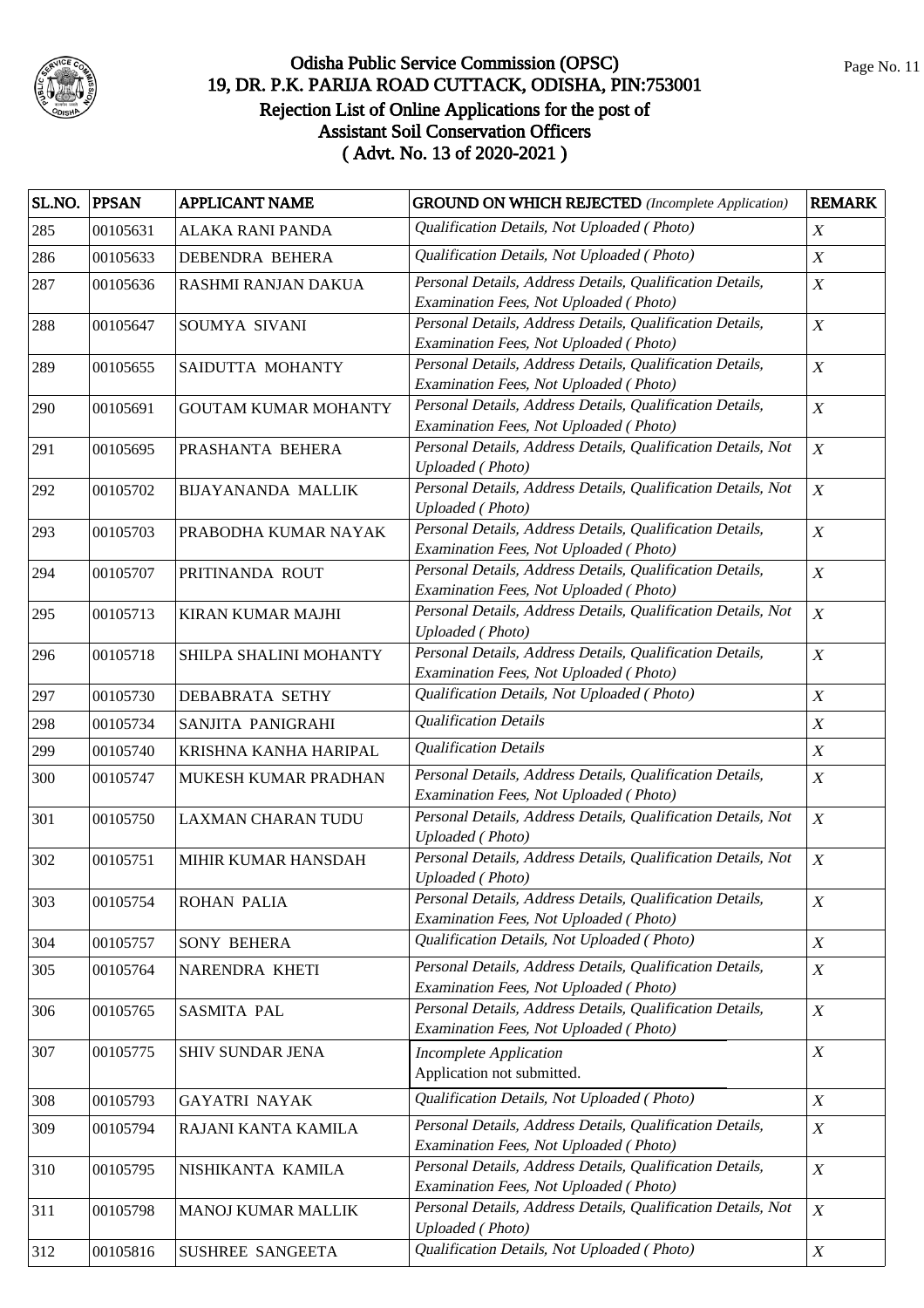

| SL.NO. | <b>PPSAN</b> | <b>APPLICANT NAME</b>         | <b>GROUND ON WHICH REJECTED</b> (Incomplete Application)                                                         | <b>REMARK</b>    |
|--------|--------------|-------------------------------|------------------------------------------------------------------------------------------------------------------|------------------|
| 313    | 00105820     | <b>JASHOBANTA BEHERA</b>      | Qualification Details, Not Uploaded (Photo)                                                                      | $\boldsymbol{X}$ |
| 314    | 00105824     | ABINASH SAMANTARAY            | Personal Details, Address Details, Qualification Details,<br>Examination Fees, Not Uploaded (Photo)              | $\boldsymbol{X}$ |
| 315    | 00105825     | HARIBANDHU MARNDI             | Qualification Details, Not Uploaded (Photo)                                                                      | $\boldsymbol{X}$ |
| 316    | 00105831     | SANTOSH KUMAR SETHI           | Qualification Details, Not Uploaded (Photo)                                                                      | X                |
| 317    | 00105836     | KUMUDINI NAYAK                | Qualification Details, Not Uploaded (Photo)                                                                      | $\boldsymbol{X}$ |
| 318    | 00105842     | <b>BINAYA KANHAR</b>          | Personal Details, Address Details, Qualification Details, Not<br><b>Uploaded</b> (Photo)                         | $\boldsymbol{X}$ |
| 319    | 00105861     | PINTU MALLIK                  | Personal Details, Address Details, Qualification Details, Not<br><b>Uploaded</b> (Photo)                         | $\boldsymbol{X}$ |
| 320    | 00105879     | SMITA SUCHARITA<br>SAMANTARAY | Personal Details, Address Details, Qualification Details,<br>Examination Fees, Not Uploaded (Photo)              | $\boldsymbol{X}$ |
| 321    | 00105909     | <b>BILASINI MUNDA</b>         | Qualification Details, Not Uploaded (Photo)                                                                      | $\boldsymbol{X}$ |
| 322    | 00105910     | <b>JIBAN SETHI</b>            | Personal Details, Address Details, Qualification Details, Not<br>Uploaded (Photo,<br>Sportsperson Identity Card) | $\boldsymbol{X}$ |
| 323    | 00105912     | <b>SURYAKANTA DAS</b>         | Personal Details, Address Details, Qualification Details,<br>Examination Fees, Not Uploaded (Photo)              | $\boldsymbol{X}$ |
| 324    | 00105917     | AKASH KUMAR BEHERA            | Personal Details, Address Details, Qualification Details, Not<br>Uploaded (Photo)                                | $\boldsymbol{X}$ |
| 325    | 00105927     | SATYADIPAN SIKDAR             | Personal Details, Address Details, Qualification Details, Not<br><b>Uploaded</b> (Photo)                         | $\boldsymbol{X}$ |
| 326    | 00105929     | SACHIN KUMAR PRADHAN          | Qualification Details, Not Uploaded (Photo)                                                                      | $\boldsymbol{X}$ |
| 327    | 00105951     | <b>JIBARDHAN TARIA</b>        | Personal Details, Address Details, Qualification Details, Not<br><b>Uploaded</b> (Photo)                         | $\boldsymbol{X}$ |
| 328    | 00105953     | SAKTI RANJAN MAHALIK          | Qualification Details, Not Uploaded (Photo)                                                                      | $\boldsymbol{X}$ |
| 329    | 00105961     | KULADEEP PRADHAN              | Qualification Details, Not Uploaded (Photo)                                                                      | $\boldsymbol{X}$ |
| 330    | 00105985     | <b>BINAY KUMAR PATRA</b>      | Qualification Details, Not Uploaded (Photo)                                                                      | $\boldsymbol{X}$ |
| 331    | 00106000     | PRIYANKA JENA                 | Qualification Details, Not Uploaded (Photo)                                                                      | $\boldsymbol{X}$ |
| 332    | 00106003     | SUBHASHRI DIGAL               | Qualification Details, Not Uploaded (Photo)                                                                      | $\boldsymbol{X}$ |
| 333    | 00106010     | SIPAN KUMAR DASH              | Personal Details, Address Details, Qualification Details,<br>Examination Fees, Not Uploaded (Photo)              | $\boldsymbol{X}$ |
| 334    | 00106011     | SOURAV KUMAR BEHERA           | Qualification Details, Not Uploaded (Photo)                                                                      | $\boldsymbol{X}$ |
| 335    | 00106052     | NARASINGHA PRASAD HOTTA       | Personal Details, Address Details, Qualification Details,<br>Examination Fees, Not Uploaded (Photo)              | $\boldsymbol{X}$ |
| 336    | 00106059     | RAJANA VENU GOPAL             | Qualification Details, Not Uploaded (Photo)                                                                      | $\boldsymbol{X}$ |
| 337    | 00106062     | NATHAN KUMAR PRADHAN          | Qualification Details, Not Uploaded (Photo)                                                                      | $\boldsymbol{X}$ |
| 338    | 00106069     | <b>BIRAJA PRASAD SETHY</b>    | Personal Details, Address Details, Qualification Details, Not<br><b>Uploaded</b> (Photo)                         | $\boldsymbol{X}$ |
| 339    | 00106073     | SANDEEP PANDA                 | <b>Qualification Details</b>                                                                                     | $\boldsymbol{X}$ |
| 340    | 00106076     | <b>ASHASHREE BEHERA</b>       | <b>Qualification Details</b>                                                                                     | $\boldsymbol{X}$ |
| 341    | 00106078     | HAREKRISHNA DAS               | Personal Details, Address Details, Qualification Details,<br>Examination Fees, Not Uploaded (Photo)              | $\boldsymbol{X}$ |
| 342    | 00106085     | SANTOSH KUMAR BEHERA          | Qualification Details, Not Uploaded (Photo)                                                                      | $\boldsymbol{X}$ |
| 343    | 00106105     | <b>SAMBIT SETHY</b>           | Personal Details, Address Details, Qualification Details, Not                                                    | $\boldsymbol{X}$ |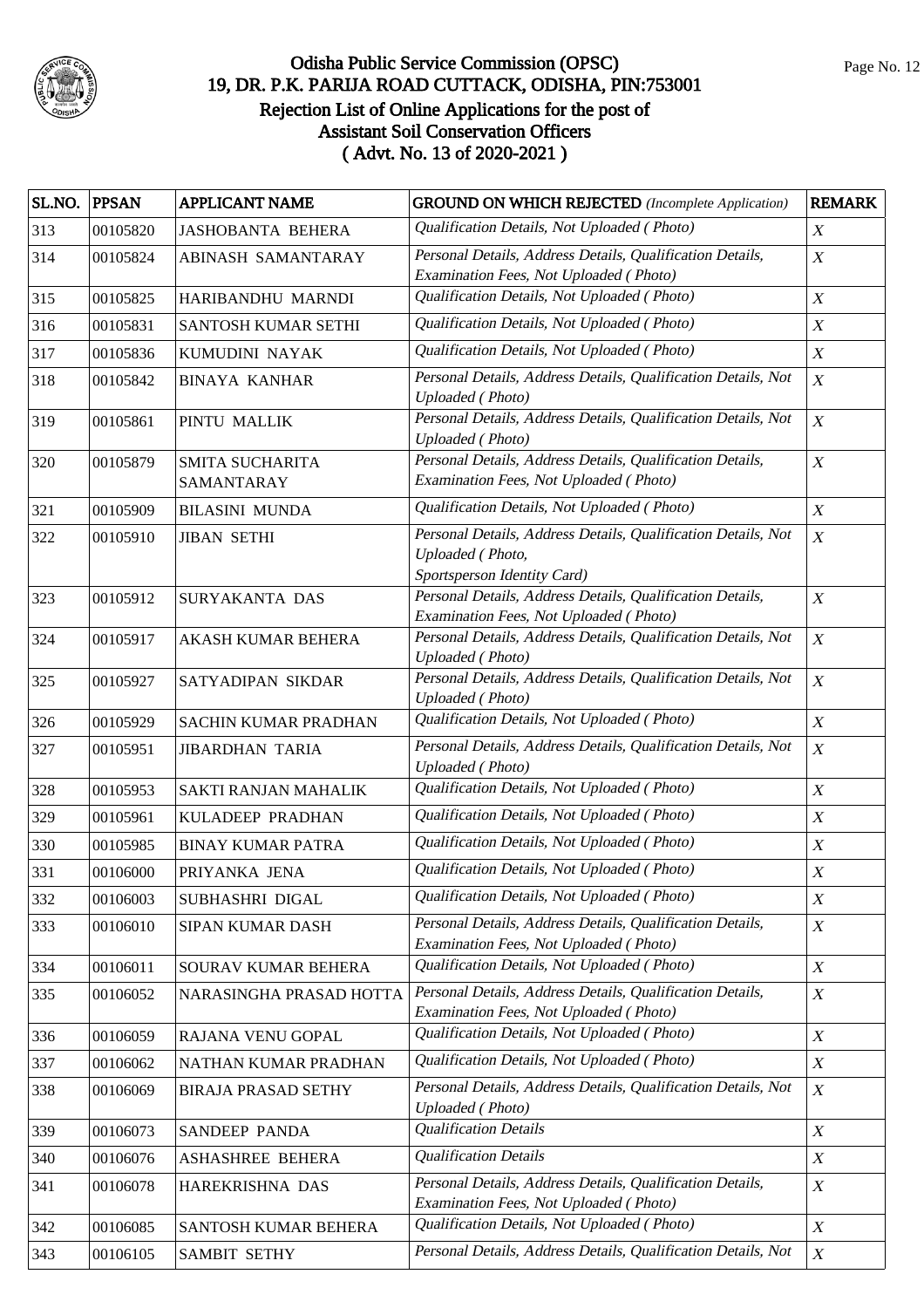

|     | SL.NO. PPSAN | <b>APPLICANT NAME</b>       | <b>GROUND ON WHICH REJECTED</b> (Incomplete Application)                                            | <b>REMARK</b>    |
|-----|--------------|-----------------------------|-----------------------------------------------------------------------------------------------------|------------------|
|     |              |                             | <b>Uploaded</b> (Photo)                                                                             |                  |
| 344 | 00106122     | <b>JASHOBANTA SINGH DEO</b> | Personal Details, Address Details, Qualification Details,<br>Examination Fees, Not Uploaded (Photo) | $\boldsymbol{X}$ |
| 345 | 00106134     | TURANGI SUNIL KUMAR         | Personal Details, Address Details, Qualification Details, Not<br><b>Uploaded</b> (Photo)            | $\boldsymbol{X}$ |
| 346 | 00106162     | DAYANIDHI NAIK              | Personal Details, Address Details, Qualification Details,<br>Examination Fees, Not Uploaded (Photo) | $\boldsymbol{X}$ |
| 347 | 00106168     | SHIBA NARAYAN MURMU         | Qualification Details, Not Uploaded (Photo)                                                         | $\boldsymbol{X}$ |
| 348 | 00106171     | SIDDHANTA KUMAR BISOYI      | Qualification Details, Not Uploaded (Photo)                                                         | $\boldsymbol{X}$ |
| 349 | 00106177     | DAYA NIDHI HEMBRAM          | Qualification Details, Not Uploaded (Photo)                                                         | $\boldsymbol{X}$ |
| 350 | 00106183     | LAXMI NARAYAN SUNANI        | Personal Details, Address Details, Qualification Details, Not<br><b>Uploaded</b> (Photo)            | $\boldsymbol{X}$ |
| 351 | 00106191     | PRITIMAN GACHHAYAT          | Personal Details, Address Details, Qualification Details,<br>Examination Fees, Not Uploaded (Photo) | $\boldsymbol{X}$ |
| 352 | 00106213     | PRATYUSH PANDA              | Address Details, Qualification Details, Not Uploaded (Photo)                                        | $\boldsymbol{X}$ |
| 353 | 00106217     | <b>SASMITA NAIK</b>         | Qualification Details, Not Uploaded (Photo)                                                         | $\boldsymbol{X}$ |
| 354 | 00106219     | DIBYA KISHOREE XESS         | Qualification Details, Not Uploaded (Photo)                                                         | $\boldsymbol{X}$ |
| 355 | 00106233     | <b>GOBINDA TARAI</b>        | Qualification Details, Not Uploaded (Photo)                                                         | $\boldsymbol{X}$ |
| 356 | 00106256     | SAISHUBHAM PANI             | Qualification Details, Not Uploaded (Photo)                                                         | $\boldsymbol{X}$ |
| 357 | 00106284     | <b>CHINMAY KUMAR KANDI</b>  | Personal Details, Address Details, Qualification Details, Not<br><b>Uploaded</b> (Photo)            | $\boldsymbol{X}$ |
| 358 | 00106285     | KALANDI CHARAN BEHERA       | Qualification Details, Not Uploaded (Photo)                                                         | $\boldsymbol{X}$ |
| 359 | 00106293     | <b>GOURAV KUMAR</b>         | <b>Qualification Details</b>                                                                        | $\boldsymbol{X}$ |
| 360 | 00106306     | ANSUMAN MOHAPATRO           | Personal Details, Address Details, Qualification Details,<br>Examination Fees, Not Uploaded (Photo) | $\boldsymbol{X}$ |
| 361 | 00106308     | ASHISH KUMAR NAYAK          | Personal Details, Address Details, Qualification Details, Not<br><b>Uploaded</b> (Photo)            | $\boldsymbol{X}$ |
| 362 | 00106320     | <b>ABHIJIT BEHERA</b>       | Personal Details, Address Details, Qualification Details,<br>Examination Fees, Not Uploaded (Photo) | $\boldsymbol{X}$ |
| 363 | 00106323     | <b>BUDHEN HESA</b>          | Qualification Details, Not Uploaded (Photo)                                                         | $\boldsymbol{X}$ |
| 364 | 00106329     | KRISHNA KADAMBINI JENA      | Qualification Details, Not Uploaded (Photo)                                                         | $\boldsymbol{X}$ |
| 365 | 00106346     | CHANDRASEKHAR SAHU          | Personal Details, Address Details, Qualification Details,<br>Examination Fees, Not Uploaded (Photo) | $\boldsymbol{X}$ |
| 366 | 00106383     | POOJASHREE DEWANGAN         | Personal Details, Address Details, Qualification Details,<br>Examination Fees, Not Uploaded (Photo) | $\boldsymbol{X}$ |
| 367 | 00106412     | APU KUMAR MUKHI             | Personal Details, Address Details, Qualification Details, Not<br><b>Uploaded</b> (Photo)            | $\boldsymbol{X}$ |
| 368 | 00106424     | RIDHI DAS NAYAK             | <b>Qualification Details</b>                                                                        | $\boldsymbol{X}$ |
| 369 | 00106425     | <b>MITHUN BEHERA</b>        | Personal Details, Address Details, Qualification Details,<br>Examination Fees, Not Uploaded (Photo) | $\boldsymbol{X}$ |
| 370 | 00106426     | RATNAKAR SINGH              | Personal Details, Address Details, Qualification Details, Not<br><b>Uploaded</b> (Photo)            | $\boldsymbol{X}$ |
| 371 | 00106432     | ARNAPURNA MAHANTA           | Qualification Details, Not Uploaded (Photo)                                                         | $\boldsymbol{X}$ |
| 372 | 00106434     | KISHAN KUMAR BEHERA         | Qualification Details, Not Uploaded (Photo)                                                         | $\boldsymbol{X}$ |
| 373 | 00106438     | NIRAKARA SAHOO              | Personal Details, Address Details, Qualification Details, Not<br><b>Uploaded</b> (Photo)            | $\boldsymbol{X}$ |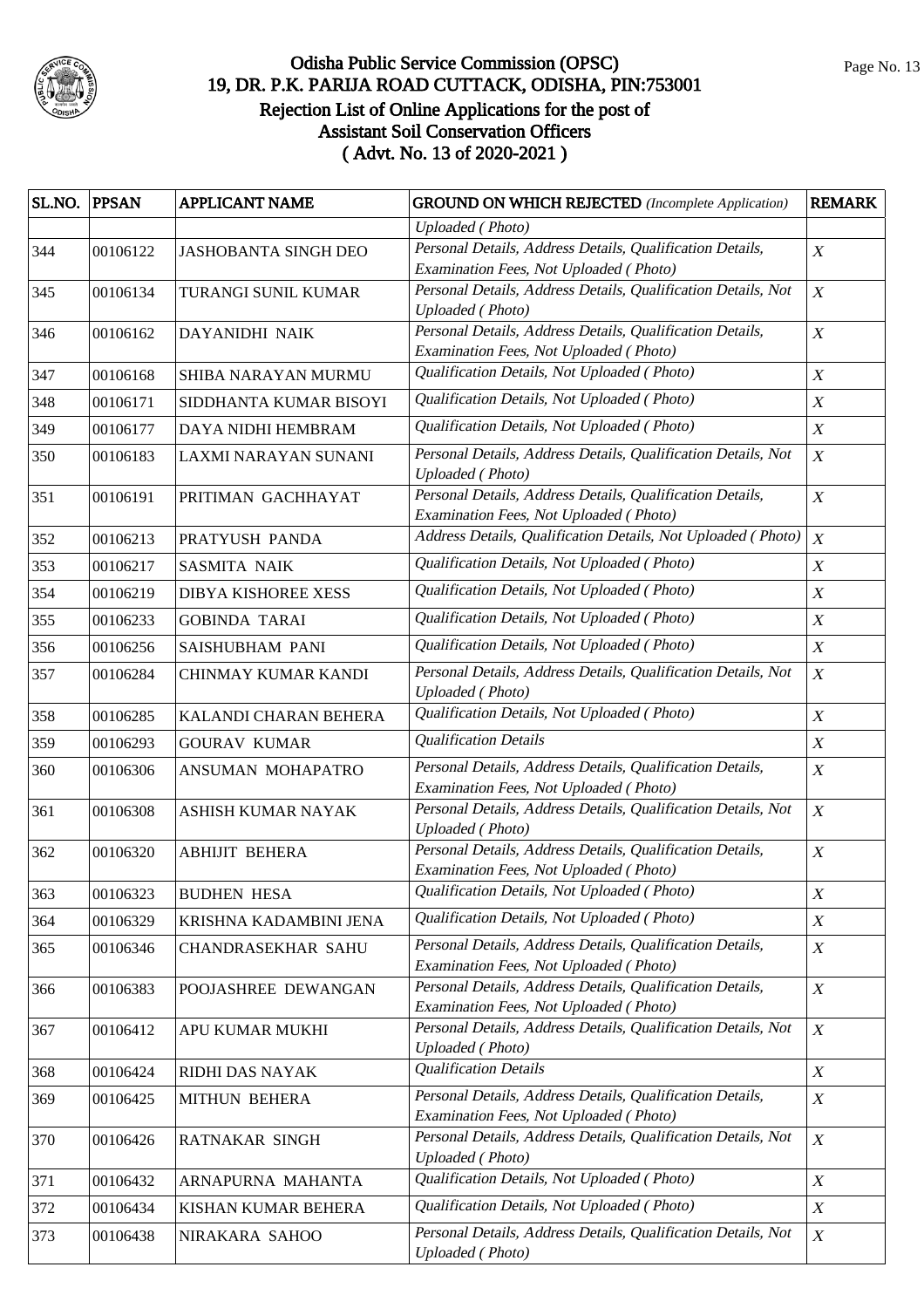

|     | SL.NO. PPSAN | <b>APPLICANT NAME</b>                     | <b>GROUND ON WHICH REJECTED</b> (Incomplete Application)                                            | <b>REMARK</b>    |
|-----|--------------|-------------------------------------------|-----------------------------------------------------------------------------------------------------|------------------|
| 374 | 00106443     | SWAGATIKA PRIYADARSHINI<br><b>MOHANTY</b> | Personal Details, Address Details, Qualification Details,<br>Examination Fees, Not Uploaded (Photo) | X                |
| 375 | 00106445     | ANASUYA PANDA                             | Personal Details, Address Details, Qualification Details,<br>Examination Fees, Not Uploaded (Photo) | X                |
| 376 | 00106452     | SMITA MAHANANDIA                          | Personal Details, Address Details, Qualification Details, Not<br><b>Uploaded</b> (Photo)            | $\boldsymbol{X}$ |
| 377 | 00106453     | ROHIT GANESH KOTINI                       | Personal Details, Address Details, Qualification Details,<br>Examination Fees, Not Uploaded (Photo) | $\boldsymbol{X}$ |
| 378 | 00106460     | PREYABRATA MOHANTY                        | Personal Details, Address Details, Qualification Details,<br>Examination Fees, Not Uploaded (Photo) | $\boldsymbol{X}$ |
| 379 | 00106467     | DEBASMITA TRIPATHY                        | Personal Details, Address Details, Qualification Details, Not<br><b>Uploaded</b> (Photo)            | $\boldsymbol{X}$ |
| 380 | 00106483     | <b>IPSITA NANDA</b>                       | Personal Details, Address Details, Qualification Details,<br>Examination Fees, Not Uploaded (Photo) | $\boldsymbol{X}$ |
| 381 | 00106490     | RAMESH CHANDRA<br><b>MADKAMI</b>          | Qualification Details, Not Uploaded (Photo)                                                         | $\boldsymbol{X}$ |
| 382 | 00106491     | SOVANA PANIGRAHI                          | Personal Details, Address Details, Qualification Details,<br>Examination Fees, Not Uploaded (Photo) | $\boldsymbol{X}$ |
| 383 | 00106497     | PRASANTI SHARMA                           | Personal Details, Address Details, Qualification Details,<br>Examination Fees, Not Uploaded (Photo) | $\boldsymbol{X}$ |
| 384 | 00106498     | RENUKA JHODIA                             | Personal Details, Address Details, Qualification Details,<br>Examination Fees, Not Uploaded (Photo) | $\boldsymbol{X}$ |
| 385 | 00106500     | PUJARANI BEHERA                           | <b>Incomplete Application</b><br>Application not submitted.                                         | $\boldsymbol{X}$ |
| 386 | 00106504     | <b>BASANTI MURMU</b>                      | Qualification Details, Not Uploaded (Photo)                                                         | X                |
| 387 | 00106510     | <b>CHANDAN RAUTA</b>                      | Qualification Details, Not Uploaded (Photo)                                                         | X                |
| 388 | 00106513     | <b>DEBASISH PATRA</b>                     | <b>Qualification Details</b>                                                                        | $\boldsymbol{X}$ |
| 389 | 00106517     | PRIYABRATA SAHU                           | Personal Details, Address Details, Qualification Details,<br>Examination Fees, Not Uploaded (Photo) | $\boldsymbol{X}$ |
| 390 | 00106524     | NILAMANI MAHANAND                         | Personal Details, Address Details, Qualification Details, Not<br>Uploaded (Photo)                   | $\boldsymbol{X}$ |
| 391 | 00106542     | <b>BIJOY CHHATRIA</b>                     | Personal Details, Address Details, Qualification Details,<br>Examination Fees, Not Uploaded (Photo) | $\boldsymbol{X}$ |
| 392 | 00106556     | PADMINI KUMARI PANDA                      | Personal Details, Address Details, Qualification Details,<br>Examination Fees, Not Uploaded (Photo) | $\boldsymbol{X}$ |
| 393 | 00106559     | MALAYA MOHANTY                            | Personal Details, Address Details, Qualification Details,<br>Examination Fees, Not Uploaded (Photo) | $\boldsymbol{X}$ |
| 394 | 00106562     | <b>AMRITA NAG</b>                         | Personal Details, Address Details, Qualification Details,<br>Examination Fees, Not Uploaded (Photo) | $\boldsymbol{X}$ |
| 395 | 00106566     | BIKRAM KESHARI JAL                        | Personal Details, Address Details, Qualification Details,<br>Examination Fees, Not Uploaded (Photo) | $\boldsymbol{X}$ |
| 396 | 00106570     | SUBRATA KUMAR TANDIA                      | Incomplete Application<br>Application not submitted.                                                | $\boldsymbol{X}$ |
| 397 | 00106577     | CHANDAN KUMAR BEHERA                      | Qualification Details, Not Uploaded (Photo)                                                         | $\boldsymbol{X}$ |
| 398 | 00106587     | ABHIJIT KUMAR DUTTA                       | Personal Details, Address Details, Qualification Details,<br>Examination Fees, Not Uploaded (Photo) | $\boldsymbol{X}$ |
| 399 | 00106590     | NISHA PRADHAN                             | Qualification Details, Not Uploaded (Photo)                                                         | $\boldsymbol{X}$ |
| 400 | 00106603     | ARPITA PRIYADARSHINI                      | Personal Details, Address Details, Qualification Details, Not                                       | $\boldsymbol{X}$ |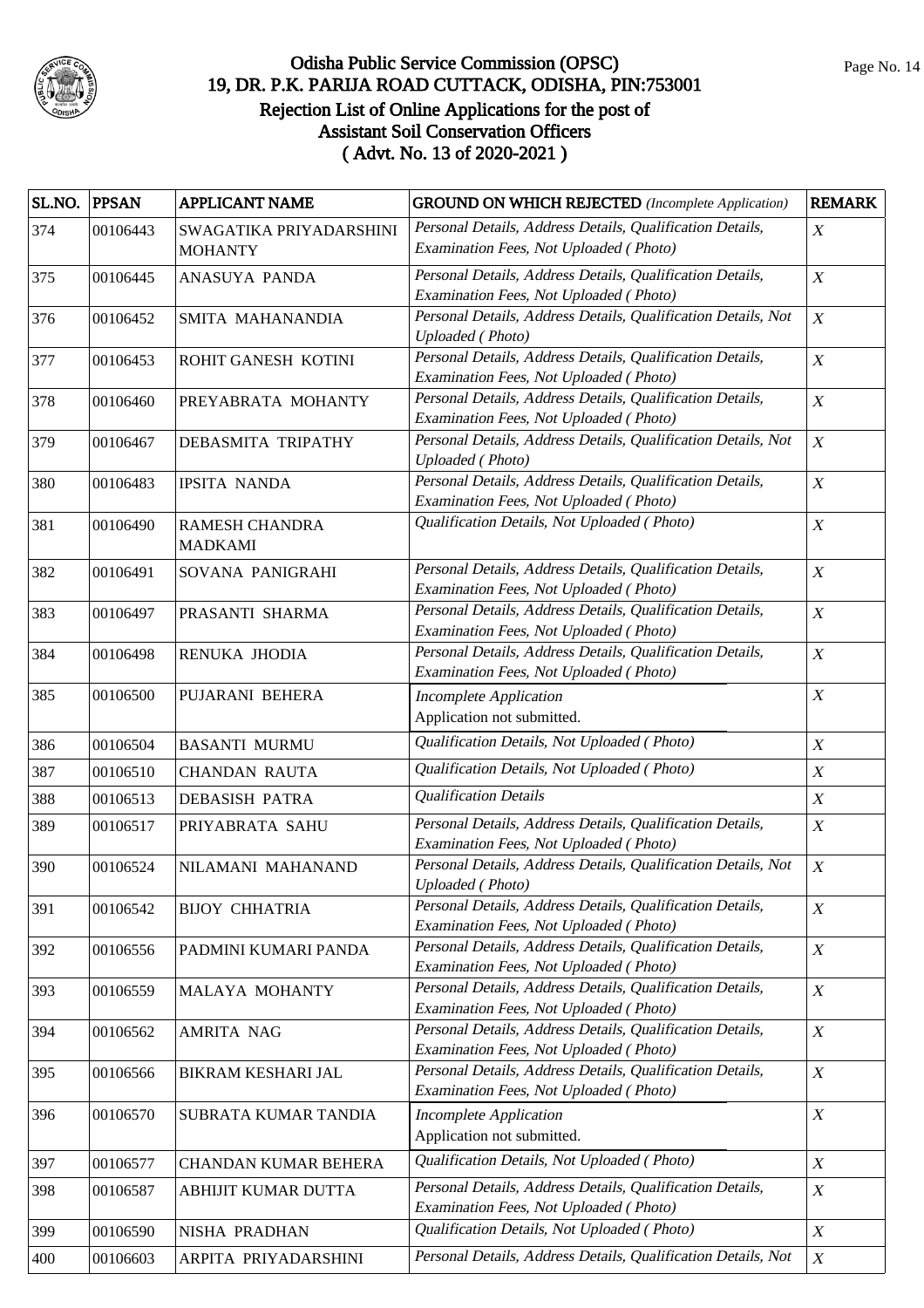

|     | SL.NO. PPSAN | <b>APPLICANT NAME</b>                 | <b>GROUND ON WHICH REJECTED</b> (Incomplete Application)                                                                           | <b>REMARK</b>    |
|-----|--------------|---------------------------------------|------------------------------------------------------------------------------------------------------------------------------------|------------------|
|     |              |                                       | <b>Uploaded</b> (Photo)                                                                                                            |                  |
| 401 | 00106608     | PRANAYA PRADHAN                       | Personal Details, Address Details, Qualification Details,<br>Examination Fees, Not Uploaded (Photo)                                | $\boldsymbol{X}$ |
| 402 | 00106636     | HEMANTA PATRA                         | Personal Details, Address Details, Qualification Details, Not<br>Uploaded (Photo,<br>Sportsperson Identity Card)                   | $\boldsymbol{X}$ |
| 403 | 00106640     | PRANAB KUMAR BISWAL                   | Personal Details, Address Details, Qualification Details,<br>Examination Fees, Not Uploaded (Photo)                                | $\boldsymbol{X}$ |
| 404 | 00106643     | <b>BINAY KUMAR PRADHAN</b>            | <b>Qualification Details</b>                                                                                                       | $\boldsymbol{X}$ |
| 405 | 00106665     | SRADHANJALI JENA                      | Personal Details, Address Details, Qualification Details,<br>Examination Fees, Not Uploaded (Photo)                                | $\boldsymbol{X}$ |
| 406 | 00106678     | <b>BIKASH KUMAR BINDHANI</b>          | Personal Details, Address Details, Qualification Details, Not<br><b>Uploaded</b> (Photo)                                           | $\boldsymbol{X}$ |
| 407 | 00106688     | PRATYUSH KUMAR DASH                   | Personal Details, Address Details, Qualification Details,<br>Examination Fees, Not Uploaded (Photo)                                | $\boldsymbol{X}$ |
| 408 | 00106699     | SUCHISMITA BEHERA                     | Personal Details, Address Details, Qualification Details, Not<br><b>Uploaded</b> (Photo)                                           | $\boldsymbol{X}$ |
| 409 | 00106719     | PRITESH KUMAR                         | Personal Details, Address Details, Qualification Details,<br>Examination Fees, Not Uploaded (Photo)                                | $\boldsymbol{X}$ |
| 410 | 00106727     | RAJUSHYAM BHOKTA                      | Qualification Details, Not Uploaded (Photo)                                                                                        | $\boldsymbol{X}$ |
| 411 | 00106732     | RAJU PRADHAN                          | Not Uploaded (Photo)                                                                                                               | $\boldsymbol{X}$ |
| 412 | 00106751     | SUDIPTA PRAVA SOY                     | Personal Details, Address Details, Qualification Details, Not<br><b>Uploaded</b> (Photo)                                           | $\boldsymbol{X}$ |
| 413 | 00106756     | NILIMA PADHAN                         | Personal Details, Address Details, Qualification Details, Not<br><b>Uploaded</b> (Photo)                                           | $\boldsymbol{X}$ |
| 414 | 00106767     | TAPAS RANJAN MAJHI                    | Personal Details, Address Details, Qualification Details,<br>Examination Fees, Not Uploaded (Photo)                                | $\boldsymbol{X}$ |
| 415 | 00106768     | PRAGNYA BHARGABI<br><b>UTTARASILI</b> | Personal Details, Address Details, Qualification Details, Not<br><b>Uploaded</b> (Photo)                                           | $\boldsymbol{X}$ |
| 416 | 00106770     | ANIL BEHERA                           | Personal Details, Address Details, Qualification Details, Not<br><b>Uploaded</b> (Photo)                                           | $\boldsymbol{X}$ |
| 417 | 00106776     | ARCHANA PARISKHITA                    | Qualification Details, Not Uploaded (Photo)                                                                                        | $\boldsymbol{X}$ |
| 418 | 00106779     | SUSHREE PRIYADARSINI<br><b>PANDA</b>  | Personal Details, Address Details, Qualification Details,<br>Examination Fees, Not Uploaded (Photo)                                | $\boldsymbol{X}$ |
| 419 | 00106780     | <b>SOUMYA RANJAN DASH</b>             | Personal Details, Address Details, Qualification Details,<br>Examination Fees, Not Uploaded (Photo)                                | $\boldsymbol{X}$ |
| 420 | 00106784     | ASHUTOSH KUMAR                        | Personal Details, Address Details, Qualification Details, Not<br><b>Uploaded</b> (Photo)                                           | $\boldsymbol{X}$ |
| 421 | 00106787     | SUCHETA PRADHAN                       | Personal Details, Address Details, Qualification Details,<br>Examination Fees, Not Uploaded (Photo)                                | $\boldsymbol{X}$ |
| 422 | 00106791     | ARNAPURNA SETHI                       | Qualification Details, Not Uploaded (Photo)                                                                                        | $\boldsymbol{X}$ |
| 423 | 00106796     | POTNURU CHINNA RAO                    | Personal Details, Address Details, Qualification Details,<br>Examination Fees, Not Uploaded (Photo,<br>Sportsperson Identity Card) | $\boldsymbol{X}$ |
| 424 | 00106798     | <b>ASHOK SAHOO</b>                    | Personal Details, Address Details, Qualification Details,<br>Examination Fees, Not Uploaded (Photo)                                | $\boldsymbol{X}$ |
| 425 | 00106799     | RUBINA MALLICK                        | Personal Details, Address Details, Qualification Details, Not<br><b>Uploaded</b> (Photo)                                           | $\boldsymbol{X}$ |
| 426 | 00106802     | SWATI SUCHARITA NAYAK                 | Personal Details, Address Details, Qualification Details,                                                                          | $\boldsymbol{X}$ |